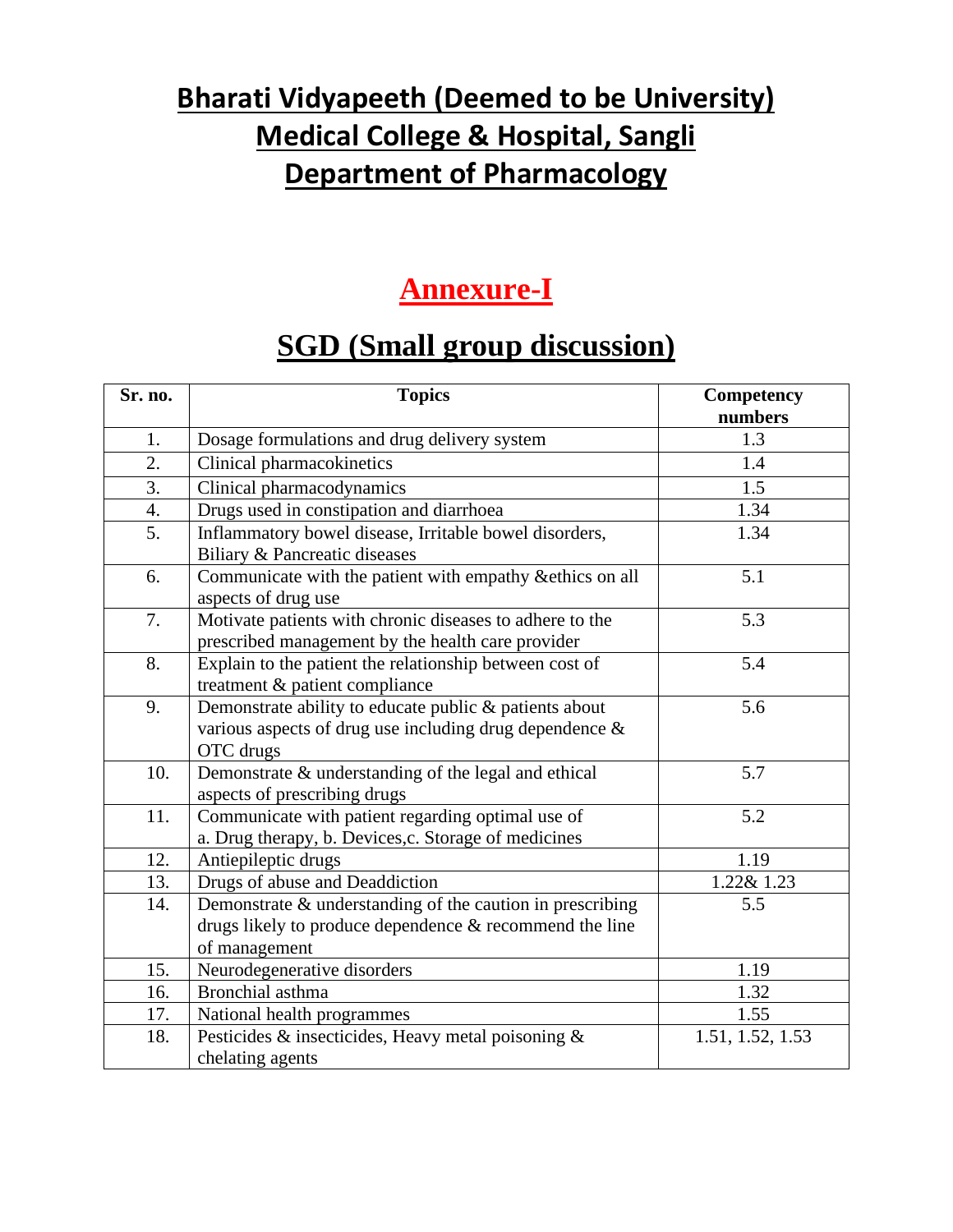# **Annexure-II**

# **DOAP sessions**

| Sr. no. | <b>Topics</b>                                                 | <b>Competency number</b> |
|---------|---------------------------------------------------------------|--------------------------|
| 1.      | Demonstrate understanding of the use of various dosage        |                          |
|         | forms (oral/local/parenteral; solid/liquid)                   |                          |
| 2.      | Administer drugs through various routes in a simulated        | 4.1                      |
|         | environment using mannequins                                  |                          |
| 3.      | Demonstrate the appropriate setting up of an Intravenous      | 2.3                      |
|         | drip in a simulated environment                               |                          |
| 4.      | Demonstrate the correct method of calculation of drug         | 2.4                      |
|         | dosage in patients including those used in special situations |                          |
| 5.      | Prepare oral rehydration solution from ORS packet &           |                          |
|         | explain its use                                               |                          |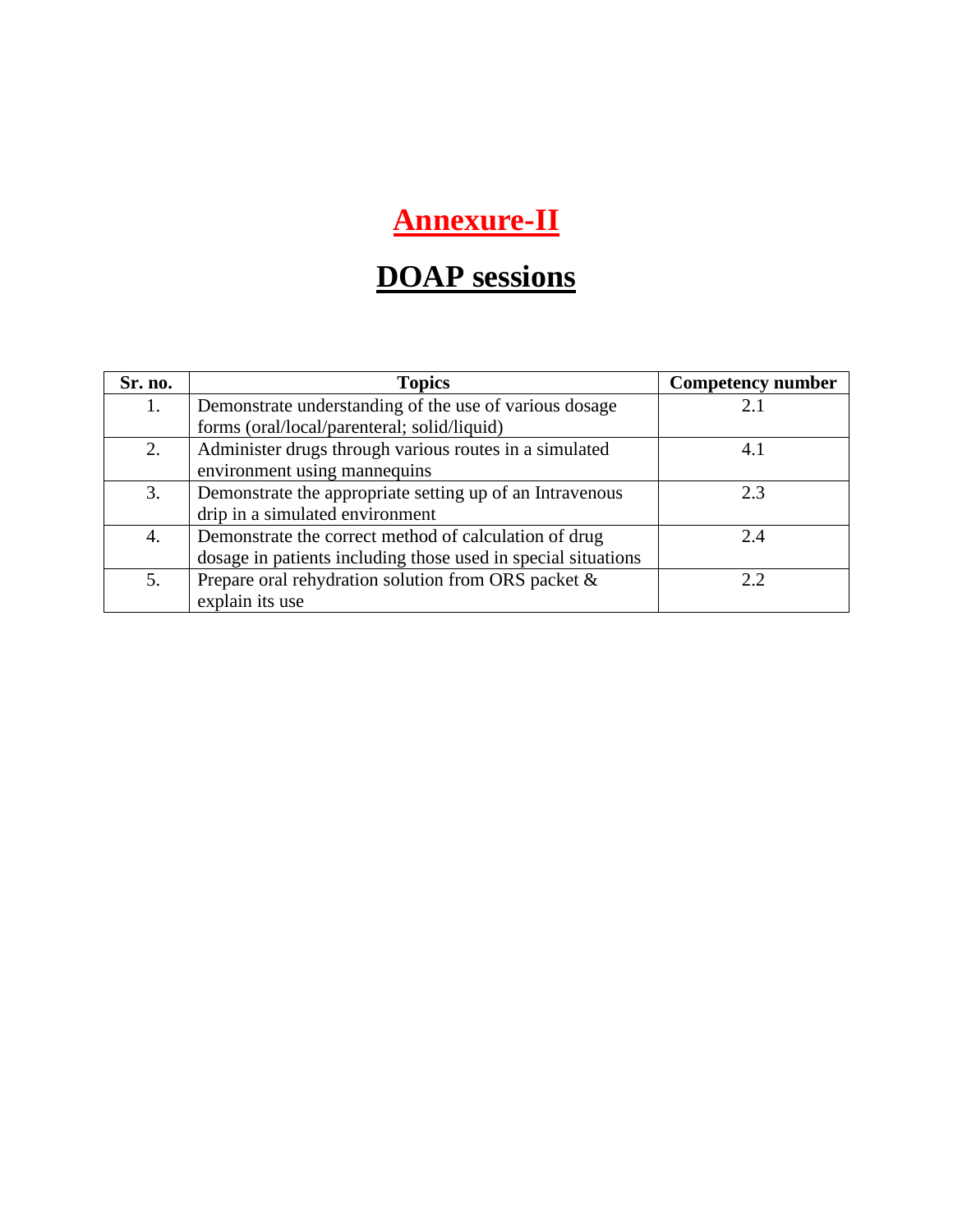# **Annexure-III**

# **Skill stations**

| Sr. no. | <b>Topics</b>                                                   | <b>Competency number</b> |
|---------|-----------------------------------------------------------------|--------------------------|
| 1.      | To recognize $&$ report an adverse drug reaction                | 3.4                      |
| 2.      | Prescription Writing $- ANS$                                    | 3.1 & 3.2                |
| 3.      | Prescription Writing – Autacoids & Chemotherapy 1               |                          |
| 4.      | Prescription Writing – Chemotherapy 2                           |                          |
| 5.      | Prescription Writing – Chemotherapy 3                           |                          |
| 6.      | Prescription Writing - Chemotherapy 4& GIT                      |                          |
| 7.      | Prescription Writing $-CVS$ 1                                   |                          |
| 8.      | Prescription Writing $-CVS$ 2                                   |                          |
| 9.      | Prescription Writing – Endocrinology                            |                          |
| 10.     | Prescription Writing - CNS 1                                    |                          |
| 11.     | Prescription Writing – CNS $2&RS$                               |                          |
| 12.     | Prescription Writing -Miscellaneous 1                           |                          |
| 13.     | Prescription Writing -Miscellaneous 2                           |                          |
| 14.     | Prepare a list of essential medicines for a healthcare facility | 3.7                      |
| 15.     | To prepare and explain a list of P-drugs for a given            | 3.5                      |
|         | case/condition                                                  |                          |
| 16.     | Demonstrate how to optimize interaction with pharmaceutical     | 3.6                      |
|         | representative to get authentic information on drugs            |                          |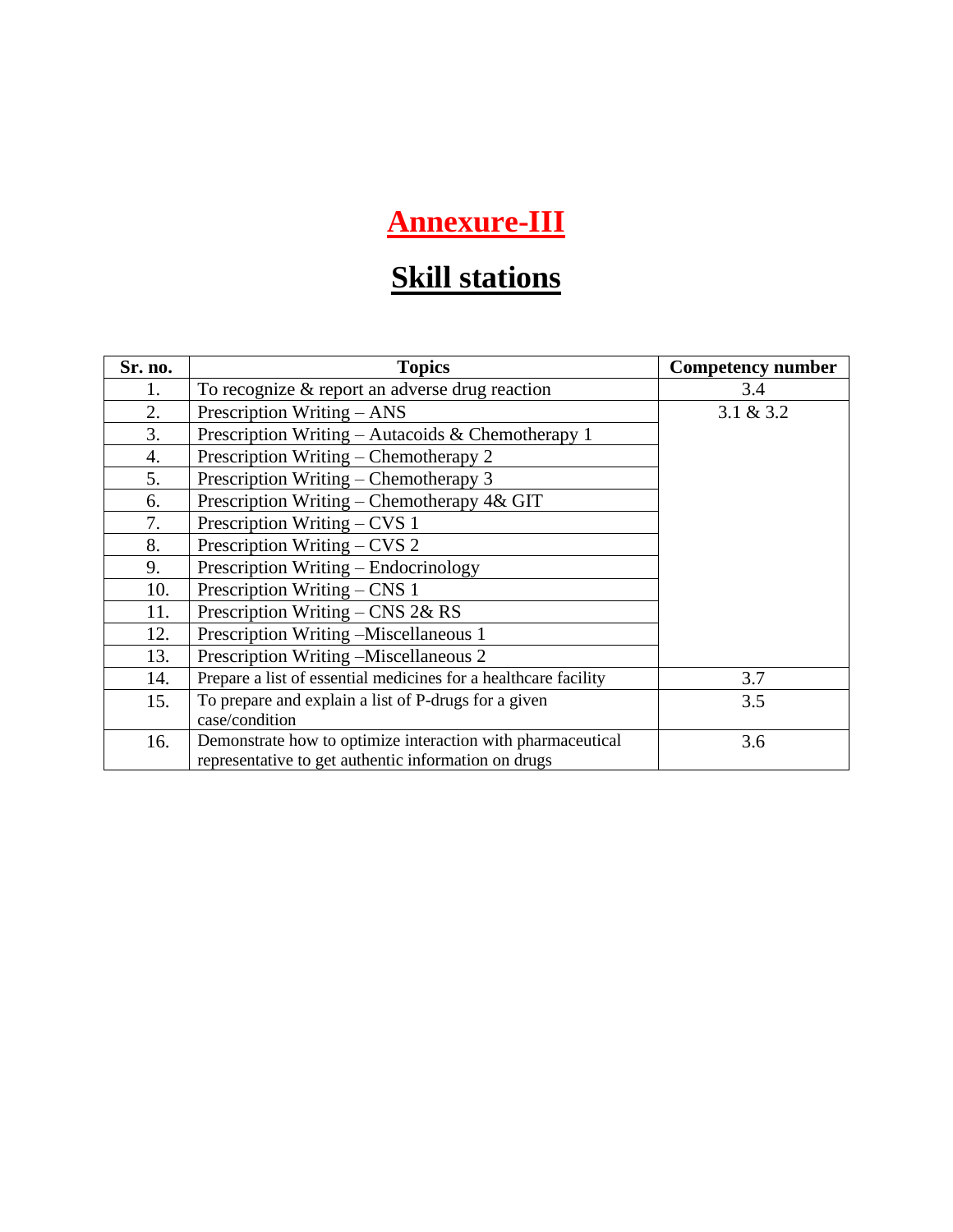# **Annexure-IV**

# **Skill lab**

| Sr. no. | <b>Topics</b>                                                    | <b>Competency number</b> |
|---------|------------------------------------------------------------------|--------------------------|
| 1.      | Demonstrate the effects of drugs on blood pressure (vasopressor  | 4.2                      |
|         | and vaso-depressors with appropriate blockers) using computer    |                          |
|         | aided learning                                                   |                          |
| 2.      | Communicate effectively with a patient on the proper use of      | 3.8                      |
|         | prescribed medication                                            |                          |
| 3.      | Perform and interpret a critical appraisal (audit) of a given    | 32                       |
|         | Prescription                                                     |                          |
| 4.      | Perform a critical evaluation of the drug promotional literature |                          |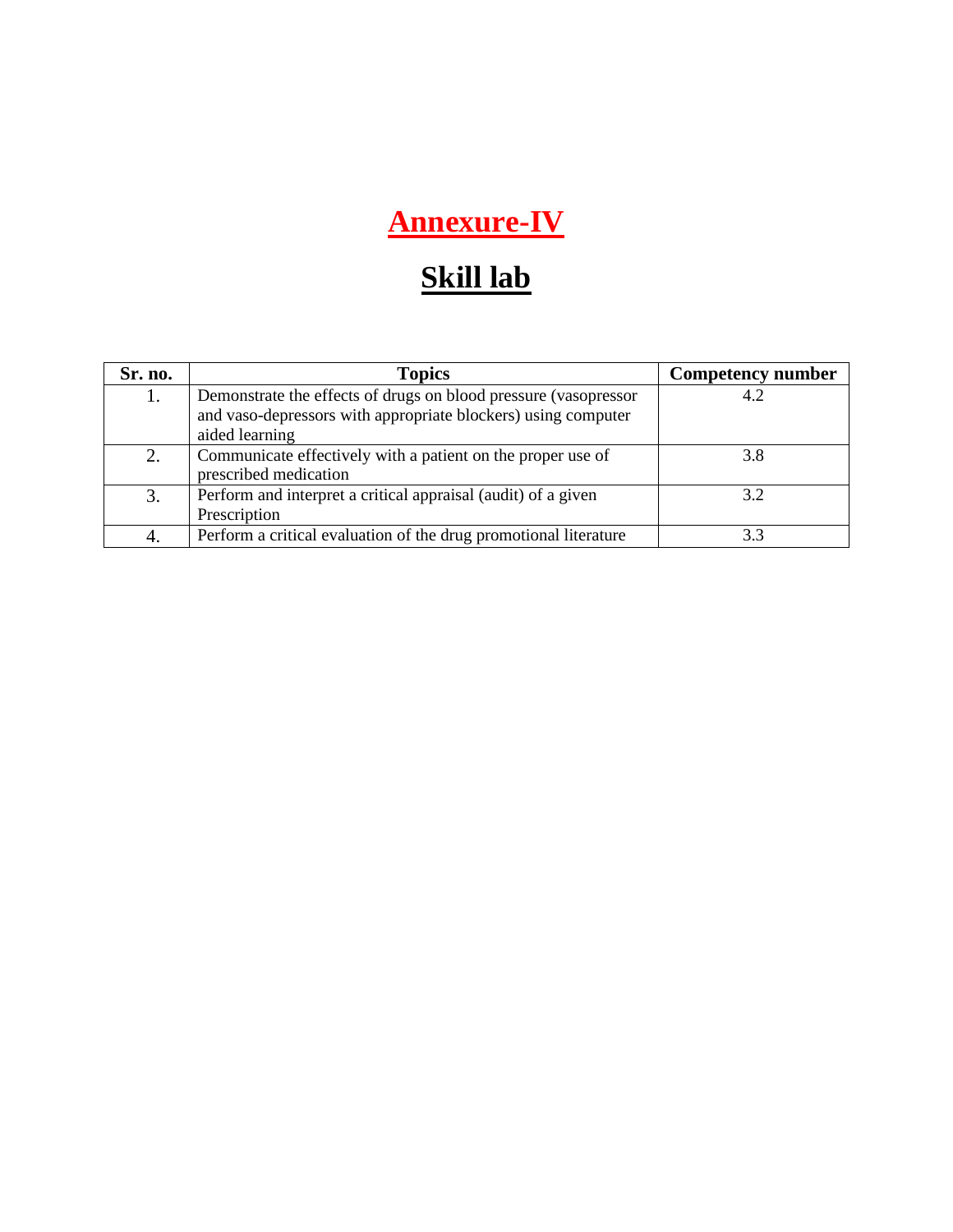# **Annexure-V**

# **Practicals (Pr)**

| Sr. no.          | <b>Topics</b>                                                    | <b>Competency number</b> |
|------------------|------------------------------------------------------------------|--------------------------|
| 1.               | Introduction, nomenclature of drugs, sources of drug information | 1.9                      |
| 2.               | Describe principles of Pharmacovigilance & ADR reporting         | $1.6 \& 1.7$             |
|                  | systems                                                          |                          |
|                  | Define, identify and describe the management of adverse drug     |                          |
|                  | reactions (ADR)                                                  |                          |
| 3.               | Calculate the dosage of drugs using appropriate formulae for an  | 1.12                     |
|                  | individual patient, including children, elderly and patient with |                          |
|                  | renal dysfunction.                                               |                          |
| $\overline{4}$ . | Describe parts of a correct, complete and legible generic        | 1.10                     |
|                  | prescription. Identify errors in prescription and correct        |                          |
|                  | appropriately (Introduction to prescription writing)             |                          |
| 5.               | Demonstrate understanding of the use of various dosage           |                          |
|                  | forms (oral/local/parenteral; solid/liquid) – FDC –              |                          |
|                  | Introduction                                                     |                          |
| 6.               | Fixed dose combination – Chemotherapy 1                          |                          |
| 7.               | Fixed dose combination – Chemotherapy 2 & GIT                    | 2.1                      |
| 8.               | Fixed dose combination – CVS                                     |                          |
| 9.               | Fixed dose combination – Endocrinology                           |                          |
| 10.              | Fixed dose combination – CNS                                     |                          |
| 11.              | Fixed dose combination $-$ RS and miscellaneous                  |                          |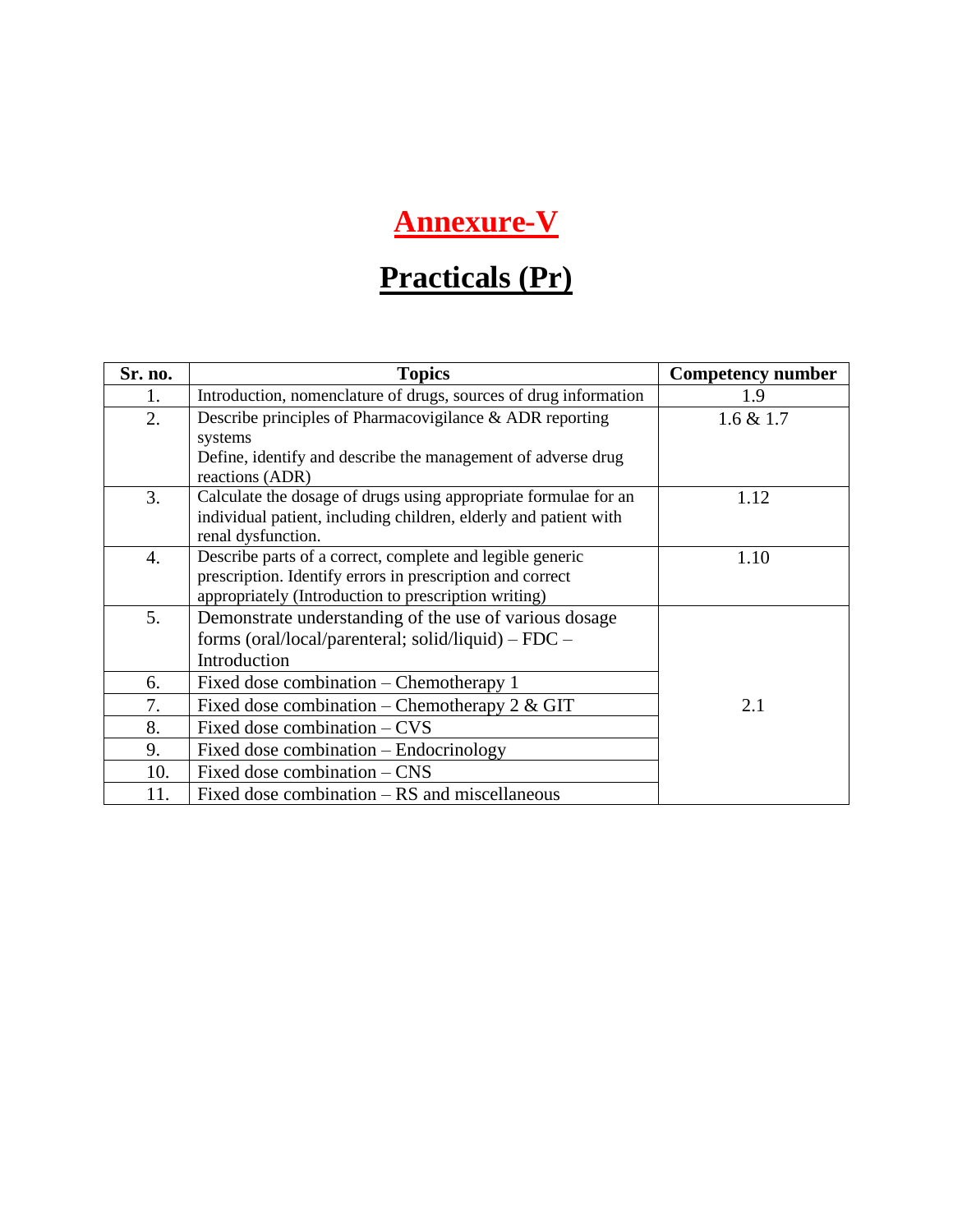# **Annexure-VI**

# **PBL (Problem based learning)**

| <b>Sr. no.</b> | <b>Topics</b>          |
|----------------|------------------------|
|                | ANS and Autacoids      |
|                | Chemotherapy, GIT, CVS |
| 3.             | Endocrinology, CNS     |
|                | RS and Miscellaneous   |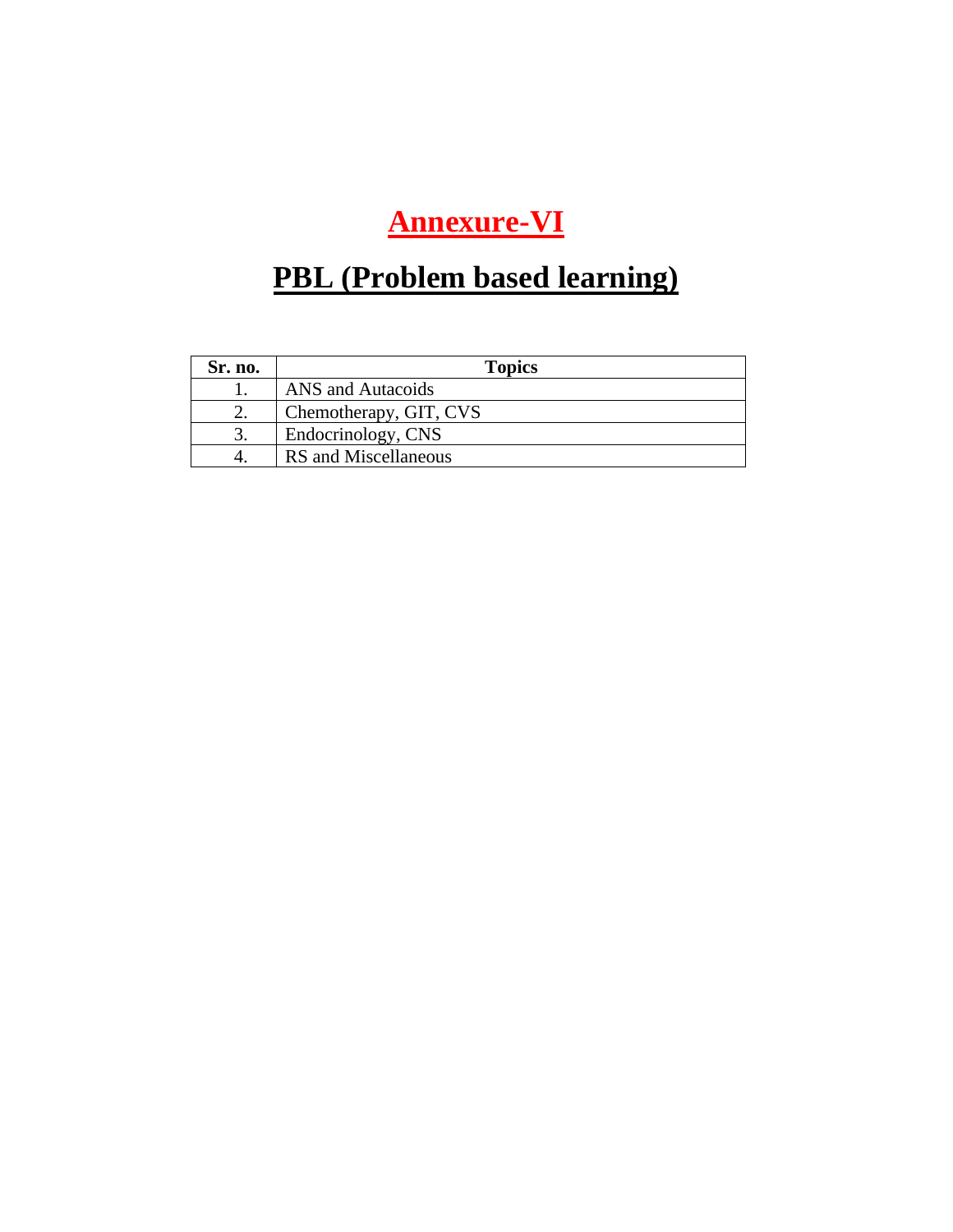# **Annexure-VII**

# **AETCOM Modules**

| Sr. no. | <b>Topics</b>                    | <b>Modules</b>   | No. of hrs.    | <b>TLM</b>        |
|---------|----------------------------------|------------------|----------------|-------------------|
|         |                                  | 2.2a             |                | Large group       |
| 1.      | The foundations of bioethics     |                  |                | session           |
|         |                                  | 2.2 <sub>b</sub> | 1              | Large group       |
|         |                                  |                  |                | session           |
|         |                                  | 2.4a             | $\overline{2}$ | Tag along session |
|         | Working in a health care team    |                  |                | in hospital       |
| 2.      |                                  | 2.4 <sub>b</sub> | $\overline{2}$ | Tag along session |
|         |                                  |                  |                | in hospital       |
|         |                                  | 2.4c             | $\overline{2}$ | SGD               |
|         |                                  | 2.5a             | 1              | Large group       |
| 3.      |                                  |                  |                | session           |
|         |                                  | 2.5 <sub>b</sub> |                | Large group       |
|         | Case studies on patient autonomy |                  |                | session           |
|         | and decision making              | 2.5c             | $\overline{2}$ | <b>SDL</b>        |
|         |                                  | 2.5d             |                | Large group       |
|         |                                  |                  |                | session           |
|         |                                  | 2.5e             | 1              | Large group       |
|         |                                  |                  |                | session           |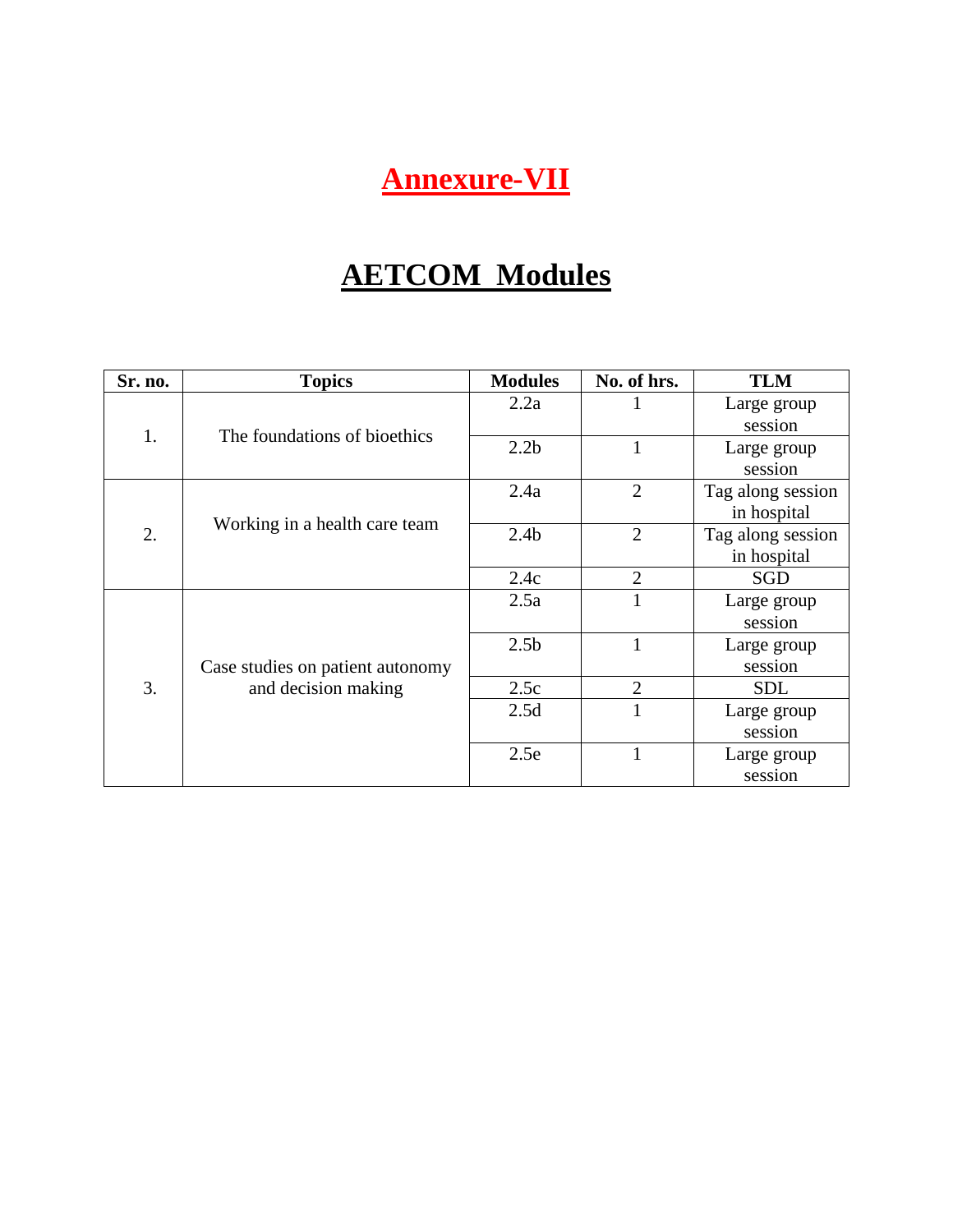## **Annexure-VIII**

# **Pandemic module 2.5**

### **(Therapeutic strategies Including new drug development)**

| Sr. no. | <b>Topics</b>                                                                                                                                 | <b>Modules</b>   | No. of hrs. |
|---------|-----------------------------------------------------------------------------------------------------------------------------------------------|------------------|-------------|
|         | Exploratory and interactive theory session                                                                                                    | 2.5a             |             |
|         | <b>Small Group Discussion</b>                                                                                                                 | 2.5 <sub>b</sub> |             |
| 3.      | Visit to a pharmaceutical firm/ pharmacy lab to<br>show various stages of drug development or an<br>ADR monitoring exercise in clinical wards | 2.5c             |             |
|         | Discussion and closure                                                                                                                        | 2.5d             |             |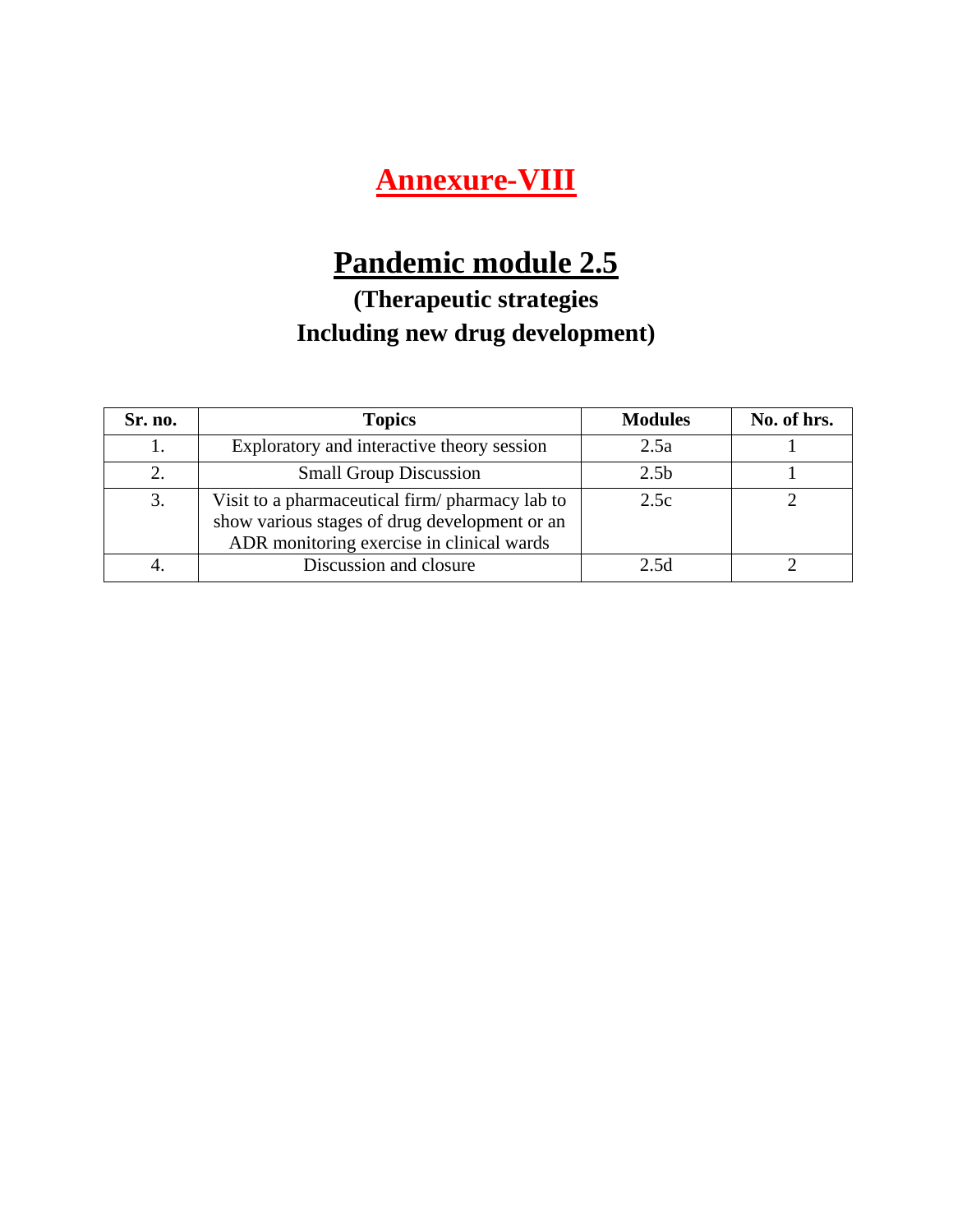# **Annexure-IX**

## **Other activities**

### ➢ **Seminar**

|    | Enteric fever                                    |
|----|--------------------------------------------------|
|    | Tuberculosis                                     |
|    | Diabetes mellitus                                |
| 4. | Drugs used in Pediatric and Geriatric population |

### ➢ **Tutorial**

| 1.  | Haematinics                   |
|-----|-------------------------------|
| 2.  | Urinary tract infection       |
| 3.  | Sexually transmitted diseases |
| 4.  | Shock                         |
| 5.  | FDC and OTC drugs             |
| 6.  | <b>General Pharmacology</b>   |
| 7.  | ANS, CVS                      |
| 8.  | <b>CNS</b>                    |
| 9.  | Endocrinology                 |
| 10. | GIT, RS and Miscellaneous     |

### ➢ **Quiz**

| . .      | $\alpha$<br>∼        |
|----------|----------------------|
| <u>.</u> | Antimicrobial agents |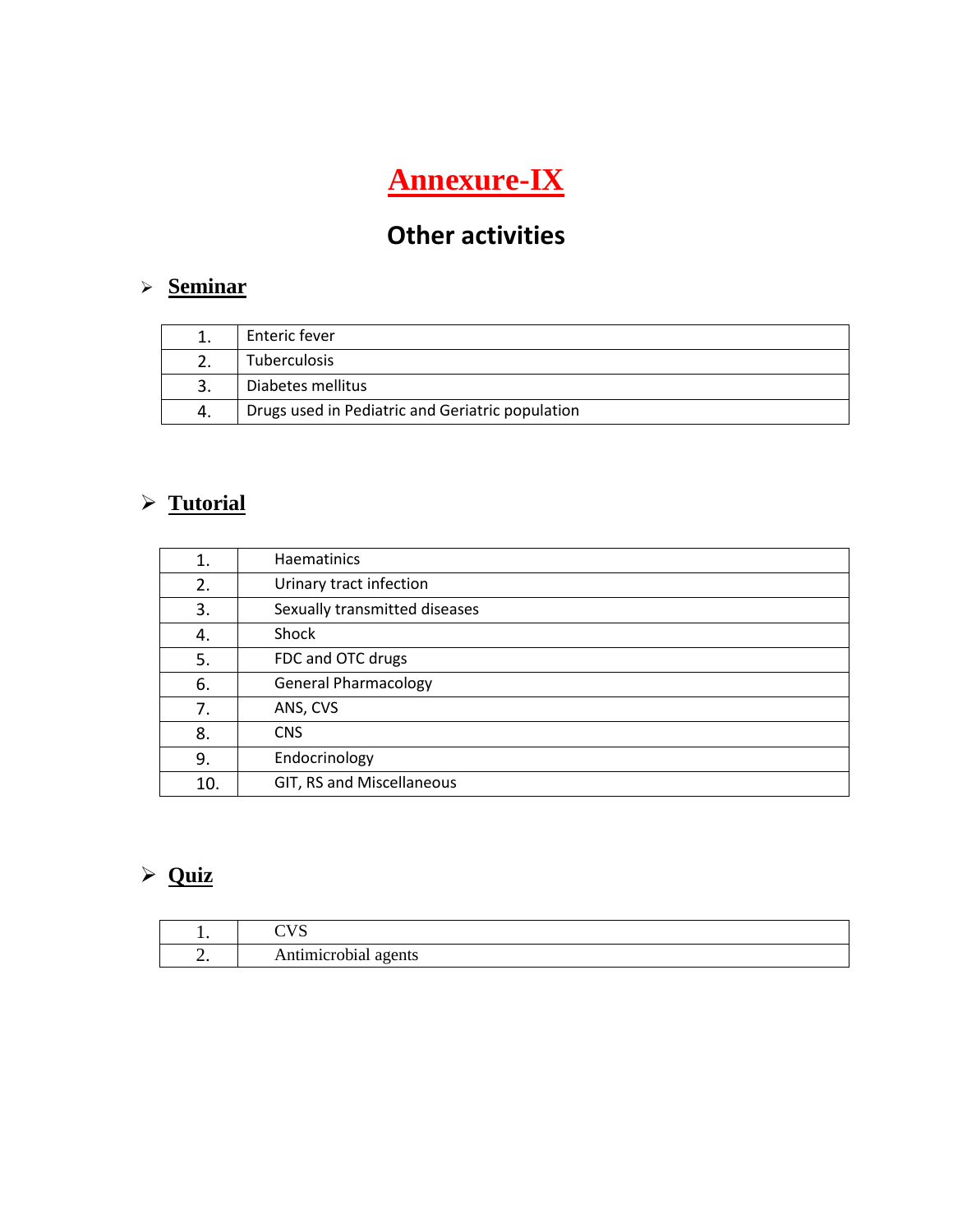### ➢ **Formative assessments**

| ı. | <b>General Pharmacology</b> |
|----|-----------------------------|
| 2. | <b>ANS</b>                  |
| 3. | Chemotherapy                |
| 4. | CNS & RS                    |
| ၁. | Endocrinology               |
| O. | Miscellaneous               |

### ➢ **Certification of skills**

### ➢ **Feedback of exams**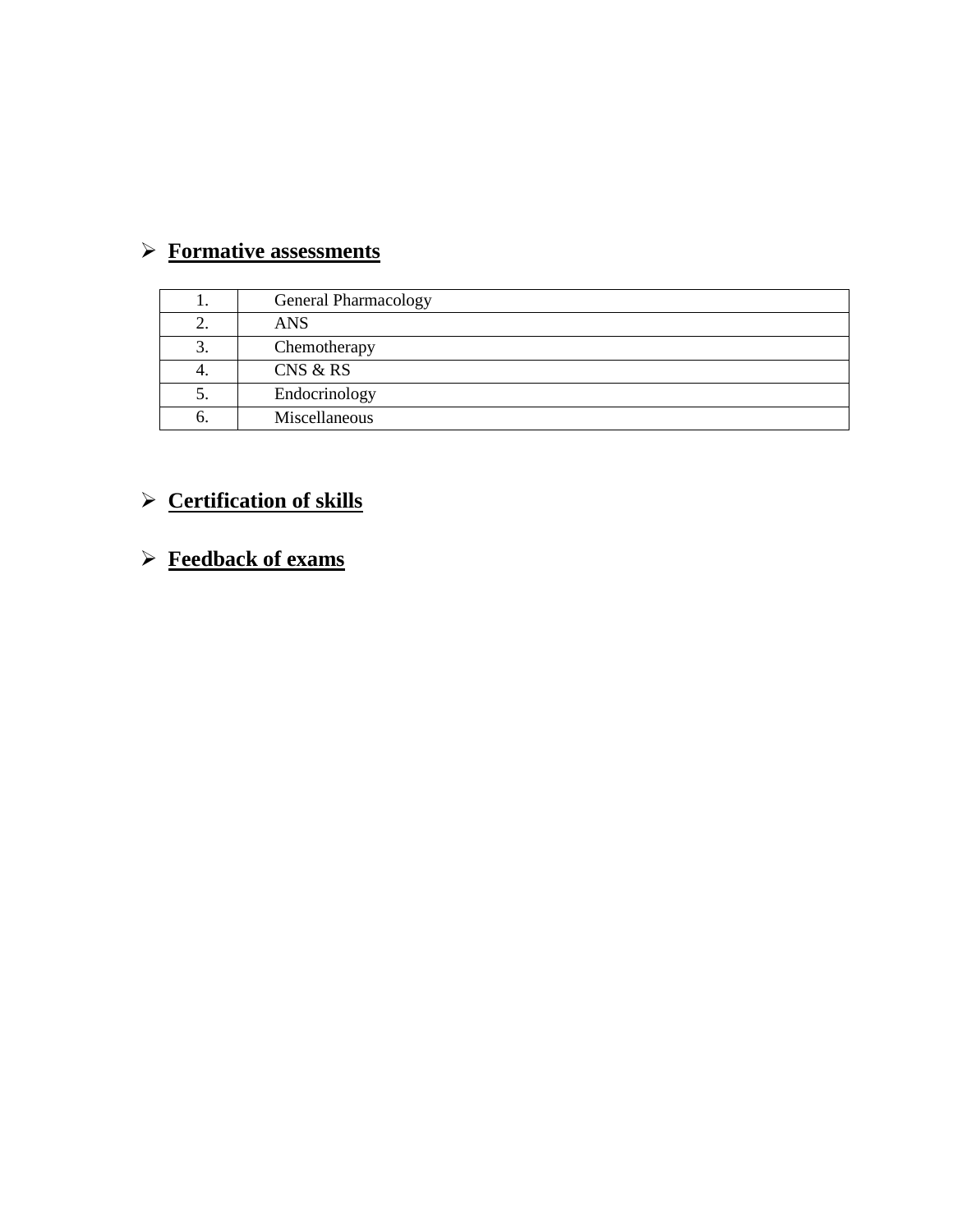### **Bharati Vidyapeeth (Deemed to be University) Medical College & Hospital, Sangli**

**Department of Microbiology**

#### **Annexure-Practicals(PR)**

| Sr.<br>No.     | <b>Title</b>                                   | <b>Comp. Number</b> |  |  |
|----------------|------------------------------------------------|---------------------|--|--|
|                | <b>General Microbiology</b>                    |                     |  |  |
| 1              | <b>Introduction to Microbiology Department</b> | MI 1.1              |  |  |
| $\overline{2}$ | Microscopy                                     | MI 1.1, 1.2         |  |  |
| 3              | <b>General Bacteriology</b>                    |                     |  |  |
| $\mathbf{A}$   | Morphology & Physiology Of bacteria            | MI 1.1              |  |  |
| B              | Specimen collection & Transport                | MI 8.9, 8.10        |  |  |
| $\mathsf{C}$   | <b>Simple Staining</b>                         | MI 1.1, 1.2         |  |  |
| D              | <b>Gram Staining</b>                           | MI 1.2              |  |  |
| E              | Acid fast staining                             | MI 1.2              |  |  |
| $\mathbf F$    | Culture Media & Culture methods                | MI 1.1, 8.15        |  |  |
| G              | <b>Identification of Bacteria</b>              | MI 1.1, 8.15        |  |  |
| H              | <b>Antimicrobial Susceptibility Test</b>       | MI 1.6              |  |  |
| I              | Molecular diagnosis                            | MI 8.15             |  |  |
| $\overline{4}$ | Lab D of Viral infections                      | MI 1.1, 8.10, 8.15  |  |  |
| 5              | Lab D of Parasitic infections                  | MI 1.2, 8.10, 8.15  |  |  |
| 6              | Lab D of fungal infections                     | MI 1.1, 8.10, 8.15  |  |  |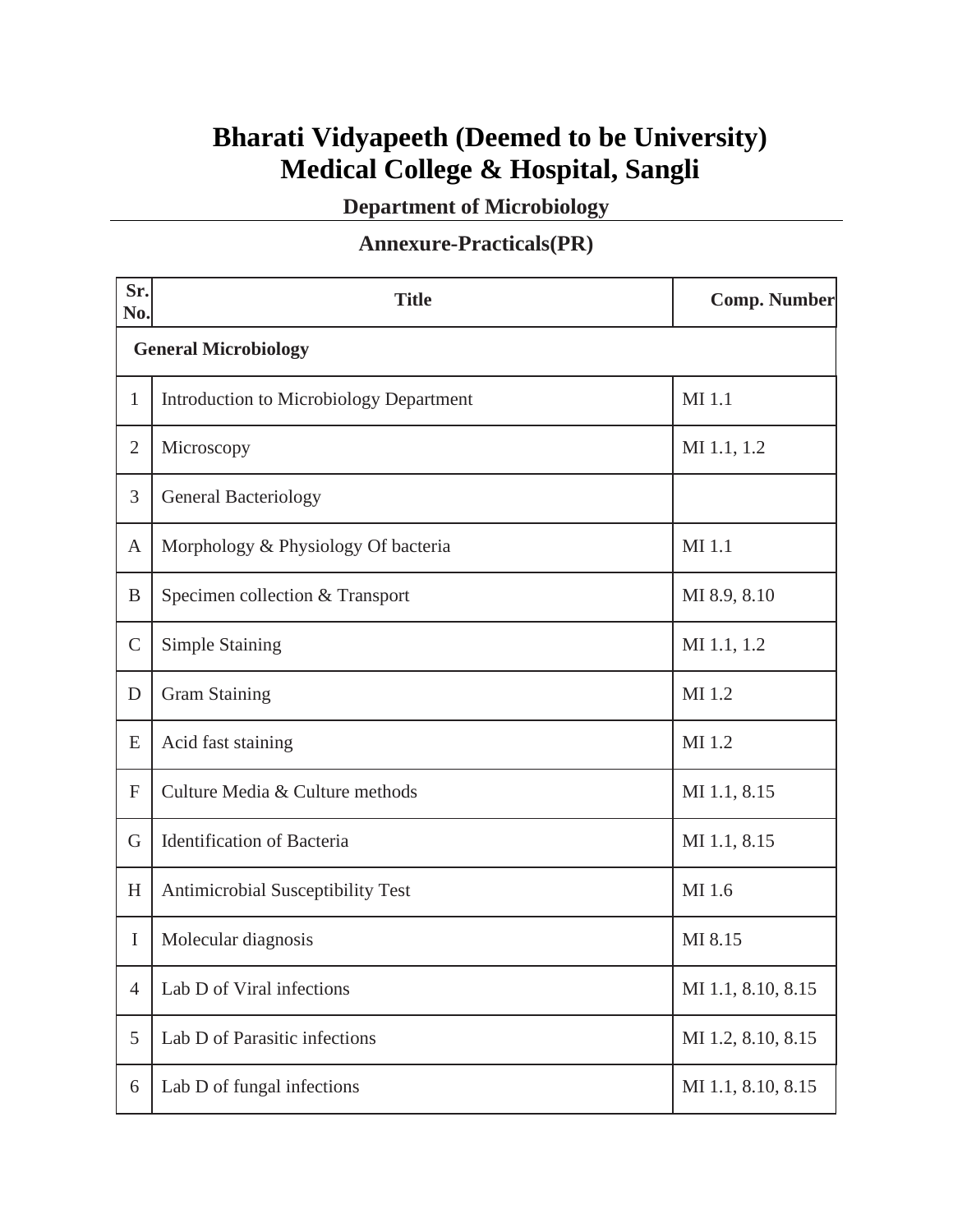| <b>Immunology</b> |                                            |              |
|-------------------|--------------------------------------------|--------------|
|                   | Antigen - Antibody Reaction (Conventional) | Mi 1.8, 8.15 |
| 8                 | Ag-Ab reaction (newer) (ELISA, ELFA, IFA)  | MI 1.8, 8.15 |

| <b>Hospital Infection Control</b> |                                                                                  |              |  |
|-----------------------------------|----------------------------------------------------------------------------------|--------------|--|
| 9                                 | Standard Precautions - Hand Hygiene & PPE                                        | MI 8.1       |  |
| 10                                | Sterilisation and Disinfection (including visit to CSSD)                         | MI 1.5       |  |
| 11                                | <b>Biomedical Waste Management</b>                                               | MI 8.6, 8.7  |  |
| 12                                | Needle Stick Injury                                                              | MI 8.6, 8.7  |  |
|                                   | <b>Systemic Microbiology</b>                                                     |              |  |
|                                   | <b>BLOOD STREAM AND CARDIOVASCULAR INFECTIONS</b>                                |              |  |
| 13                                | Sepsis, CRBSI, Rheumatic fever Infective Endocarditis                            | MI 2.3, 8.15 |  |
| 14                                | Bacterial Infecs-Enteric fever, scrub typhus, Brucellosis, Lepfospirosis         | MI 3.4, 8.15 |  |
| 15                                | viral Infecs - HIV/AIDS & Dengue                                                 | MI 2.7, 8.15 |  |
| 16                                | Parasitic Infections of BS, Maleria, Leishma- niasis, & dymphatic<br>filariasais | MI 2.6, 8.15 |  |
| 17                                | Fungal infections of BS Systemic candidiasis & systemic Mycoses                  | MI 1.1, 8.15 |  |
| <b>G.I. Infections</b>            |                                                                                  |              |  |
| 18                                | Bacterial diarhea- Shigellosis, Cholera, & others                                | MI 3.2       |  |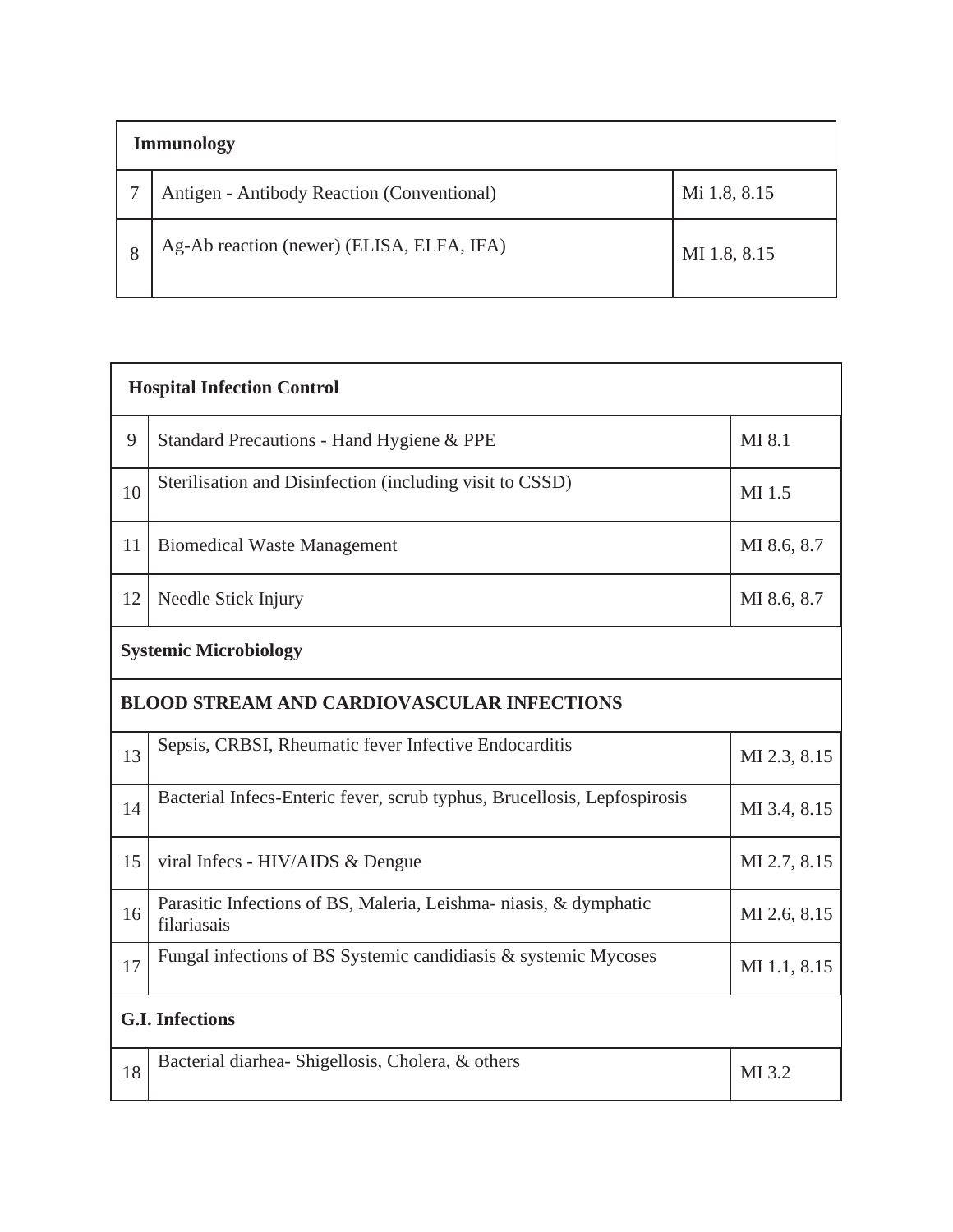| 19                                     | Viral Gastroenteritis- Rotavirus & others                                                                | MI 3.2               |
|----------------------------------------|----------------------------------------------------------------------------------------------------------|----------------------|
| 20                                     | Intestinal Protozoan Infections - Intestinal amoebiasis, Giardiasis, &<br>coccidian Parasitic infections | MI 1.2, 3.2          |
| 21                                     | Intestinal Helminthic infections                                                                         | MI 3.2, 1.2,<br>8.15 |
| <b>Hepatobiliary System Infections</b> |                                                                                                          |                      |
| 22                                     | Viral Hepatitis                                                                                          | MI 3.8               |
| 23                                     | Parasitic infections of Hepatobiliary system - Amoebic liver abscess,<br>Hyaatid disease & others        | MI 3.1, 3.2          |

|    | Skin, Soft Tissue & Muscoloskeletal System Infections                                              |                            |  |
|----|----------------------------------------------------------------------------------------------------|----------------------------|--|
| 24 | Staphylococcal Infections                                                                          | MI 4.2, 4.3, 1.2           |  |
| 25 | Streptococcal Infections                                                                           | MI 4.3, 1.2                |  |
| 26 | Anaesobic Infections - including gas gangrene, leprosy &<br>Anthrax                                | 8.10, 8.15                 |  |
| 27 | Viral Exanthems & other cutaneous, viral infections - Herpes Simplex,<br>Measles, Rubella & others | MI 4.3 8.10,<br>8.15       |  |
| 28 | Superficial & Subcutaneous fungal infections                                                       | MI 4.3, 8.10,<br>8.15      |  |
|    | <b>Respiratory Tract infections</b>                                                                |                            |  |
| 29 | Bacterial Pharyngilis - Streptococcus Pyogenes Pharyngitis and<br>Diptherea                        | MI 6.2, 8.10,<br>8.15      |  |
| 30 | Bacterial Pneumonia- Pneumococcal Pneumonia, H. influenzae,<br>Klebsiella & others                 | MI 6.3, 1.2,<br>8.10, 8.15 |  |
| 31 | Tuberculosis                                                                                       | MI 6.3, 8.15               |  |
| 32 | Pseudomonas and Acinetobacter Infections                                                           | MI 6.3                     |  |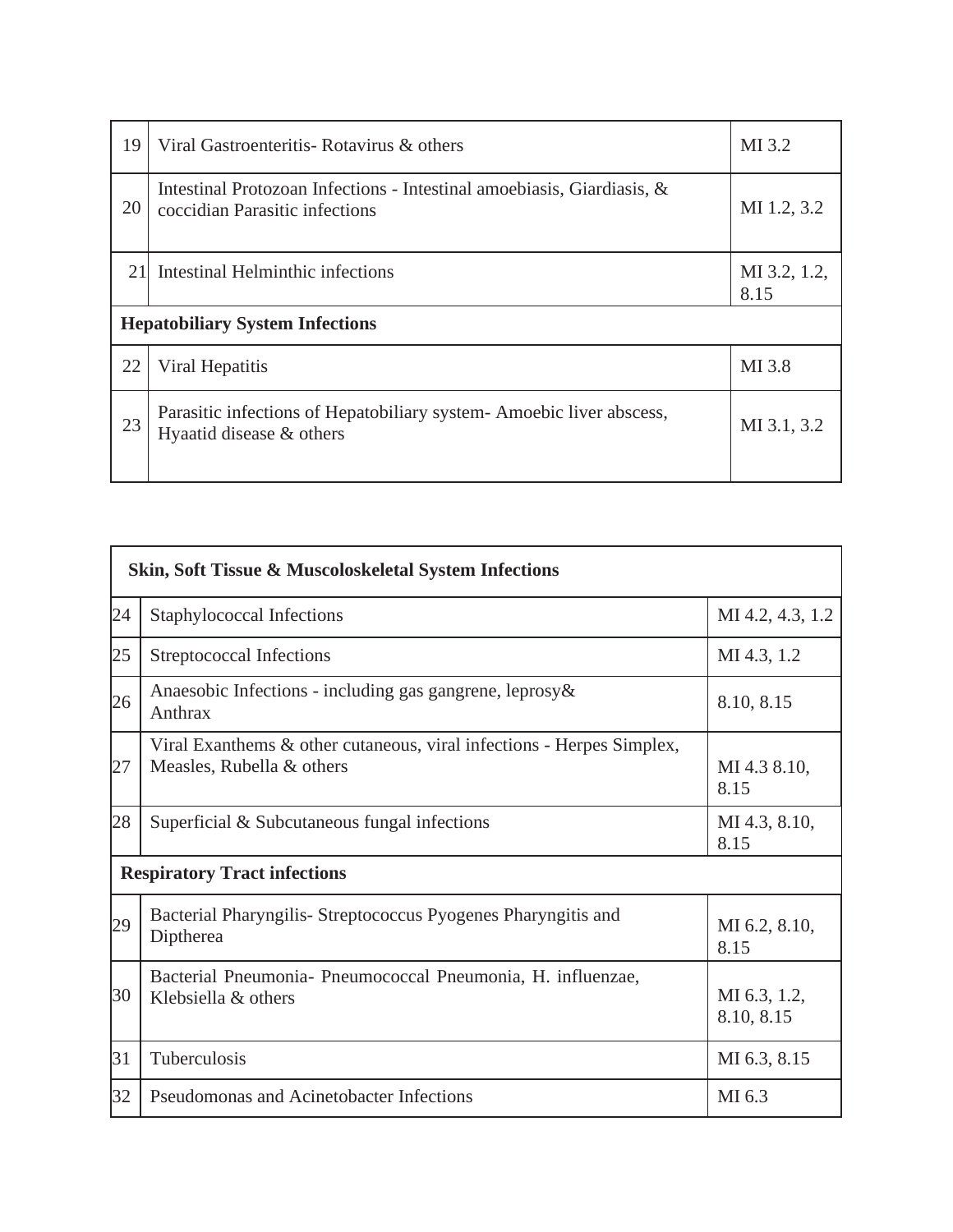| 33 | Viral Infections of Respiratory Tract Influenza, COVID - 19<br>Infections mononucleosis & others                              | MI 6.2, 6.3  |  |
|----|-------------------------------------------------------------------------------------------------------------------------------|--------------|--|
| 34 | Fungal infections & Parasitic infections of Respiratory Tract                                                                 | MI 6.2, 6.3  |  |
|    | <b>Central Nervous System Infections</b>                                                                                      |              |  |
| 35 | Lab. diagnosis of Pyogenic meningitis<br>(N. Meningitidis, Streptococcus Pneumoniae<br>S. agalactiae, Harmophilus influenzae) | MI 5.3, 8.15 |  |
| 36 | Lab Diagnosis of aseptic meningitis (Tubercular meningitis, cryptococcal<br>meningitis & Encephalitis)                        | MI 5.3, 8.15 |  |
|    | <b>Urogenital Tract infections</b>                                                                                            |              |  |
| 37 | lab diagnosis of uT1<br>(Uropathogenic E coli, Klebsiella, Proteus, Enterococcus, Staph &<br>aprophyticus & others)           | MI 7.3       |  |
| 38 | Lab diagnosis of STI<br>(Gonorrhoea, Syphilis, Trichomoniasis, candidiasis & others)                                          | MI 7.1, 7.2  |  |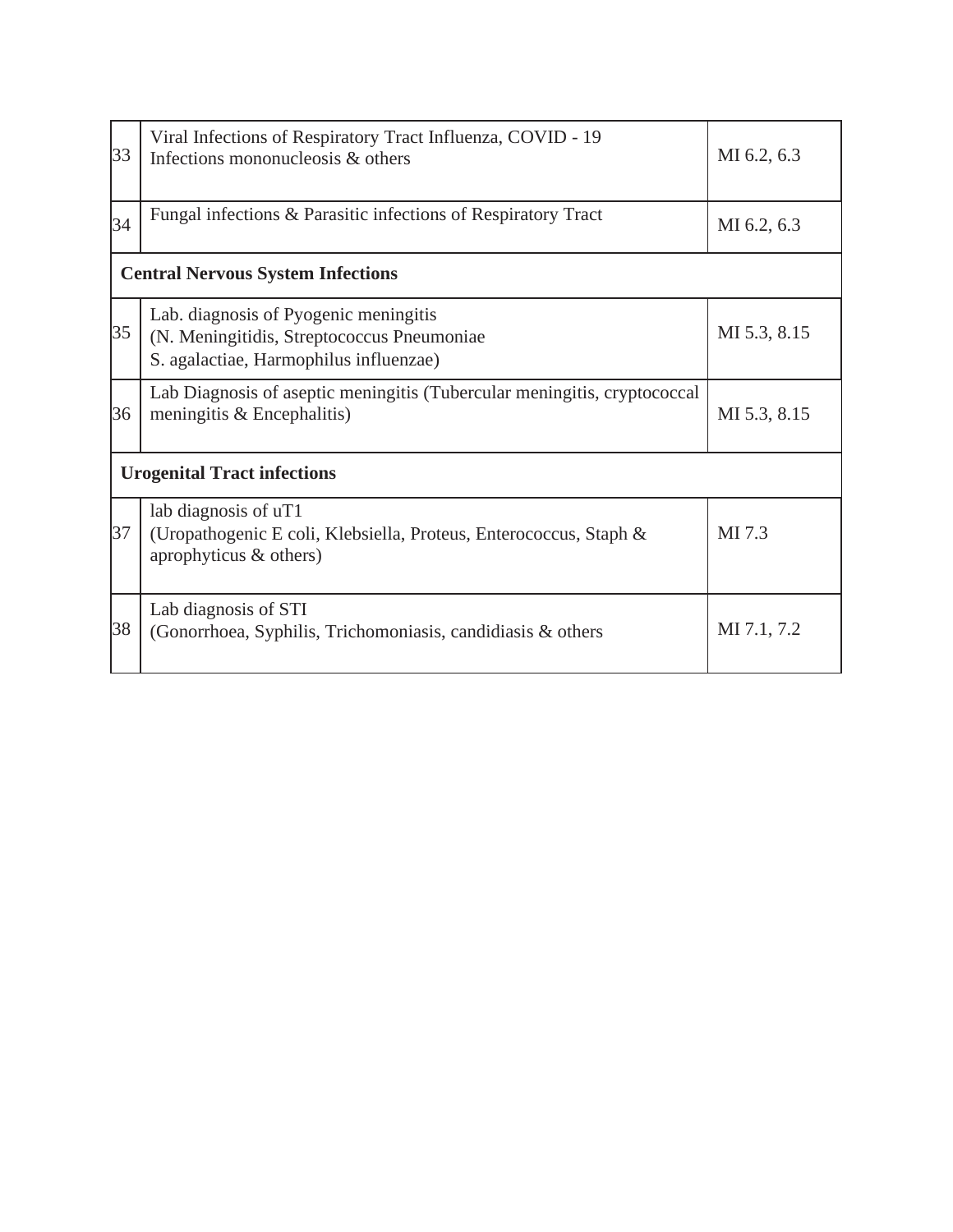### **Bharati Vidyapeeth (Deemed to be University) Medical College & Hospital, Sangli Microbiology**

**SGD (Annexure)**

| $\mathbf{1}$   | Microscopy                                                                                                 |
|----------------|------------------------------------------------------------------------------------------------------------|
| $\overline{2}$ | Specimen collection & transport                                                                            |
| 3              | Culture media & culture methods                                                                            |
| $\overline{4}$ | Identification of Bacteria                                                                                 |
| $\overline{4}$ | Antimicrobial susceptibility testing                                                                       |
| 6              | Sterilisation & Disinfection                                                                               |
| $\overline{7}$ | HAI – (Definition, Risk factors etc).                                                                      |
| 8              | Needle stick injury                                                                                        |
| 9              | <b>Infections</b> causing Anemia                                                                           |
| 10             | Brucellosis, Leptospirosis & Borreliosis                                                                   |
| 11             | KFD, Ebola virus, Hanta virus, Marburg virus                                                               |
| 12             | Trypanosomiasis & Schistosomiasis                                                                          |
| 13             | Systemic mycosis & Candidiasis                                                                             |
| 14             | Agents of typical pneumonia                                                                                |
|                | Pneumococcal pneumonia<br>In detail                                                                        |
|                | H. Inflenzae                                                                                               |
|                | • Bordetella                                                                                               |
| 15             | Viral URTI - 2                                                                                             |
|                | Rhinovirus, Adenovirus & Infectious Monorucleosis                                                          |
|                | (EBV)                                                                                                      |
|                | Fungal URTI-zygomycosis                                                                                    |
| 16             | Agents of Atypical pneumonia (Bacterial)                                                                   |
|                | Mycoplasma, Chlamydia & Legionella                                                                         |
| 17             | Viral Agents of LRTI                                                                                       |
|                | • Paramyxovirus infections parainfluenza, RSV, coronaviruses including                                     |
|                | <b>SARS COV &amp; MERS COV</b>                                                                             |
| 18             | Fungal agents causing RTI Zygomycocis, Aspergillosis, Pneumocytosis, Parasitic agents                      |
|                | causing $RTI$ – paragonimiasis                                                                             |
| 19             | Agents of aseptic meningitis $-2$                                                                          |
|                | Spirochaetal meningitis, tubercular meningitis, cryptococcal meningitis, and other fungi<br>affecting CNS. |
| 20             | Parasites causing encephalitis :                                                                           |
|                | Primary anaerobic meningo encephalitis (Nacgleria) Granulomatous anaerobic encephalitis                    |
|                | (Acanthamoeba and Balamuthia), Taxoplasmosis (in detail).                                                  |
| 21             | Infection due to non fermenters                                                                            |
|                | (Pseudomonas, Acinetobacter, Stenotrophomonas, Burkholderia including meliodosis)                          |
|                |                                                                                                            |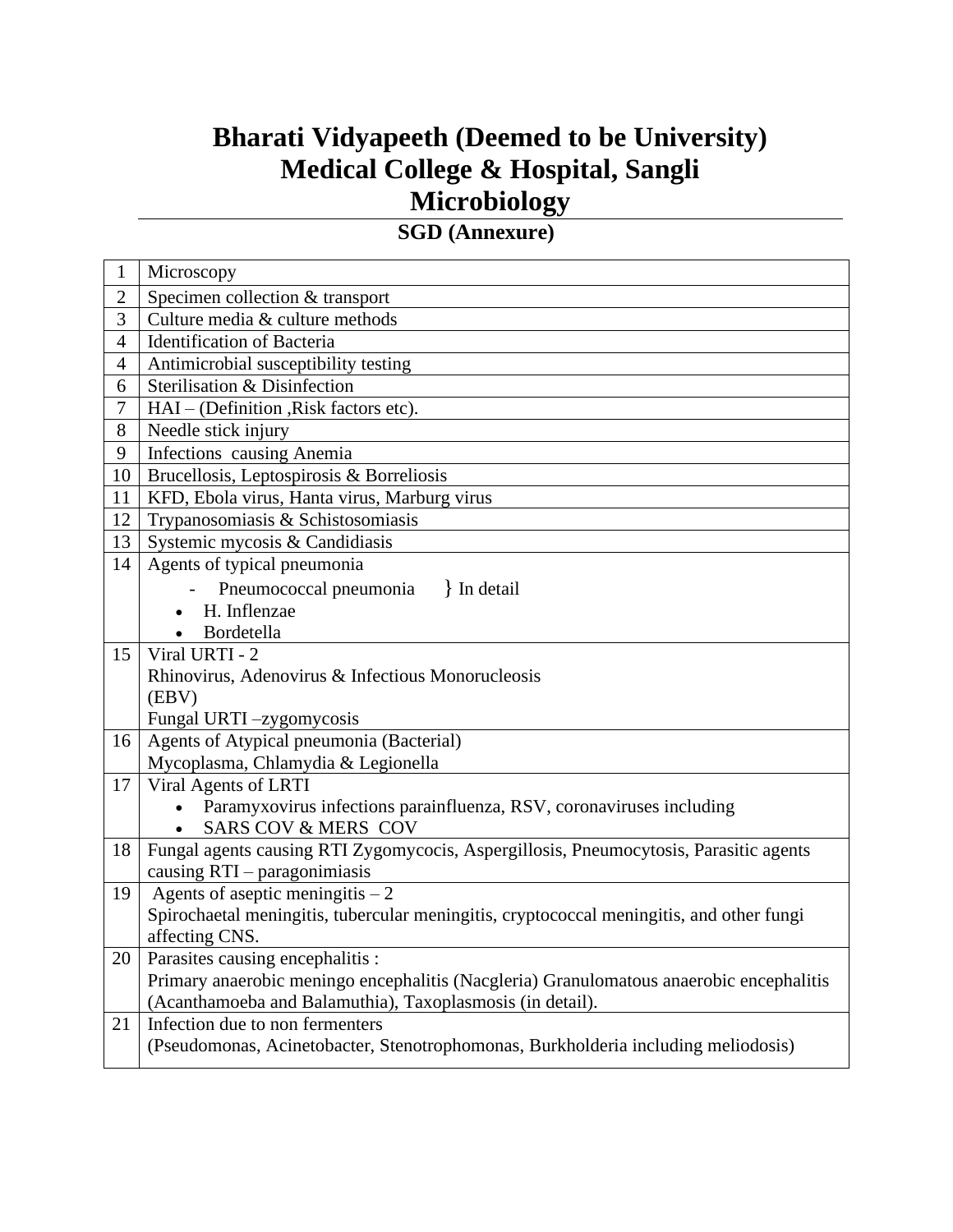| 22 | Viral exanthems (in detail) - Measles, Rubela, Parvovirus, HIV-6, pox virus, Varicella<br>Zoster, HSV.                                                                                                        |
|----|---------------------------------------------------------------------------------------------------------------------------------------------------------------------------------------------------------------|
| 23 | Superficial and subcutaneous fungal infection                                                                                                                                                                 |
| 24 | Tissue Nematode infection of skin and soft tissue.<br>Onchocerca, Loa loa, Mansonella and DracunculusTrichinella, cysticeroris, Larva migrans<br>and other parasitic infection of lower animal infecting man. |
| 25 | Shigellosis, Non Typhoidal Salmonellosis, Diarrheogenic E.coli                                                                                                                                                |
| 26 | Helicobacter infection, Campycobacter infection, Yersinosis                                                                                                                                                   |
| 27 | Food poisoining - Bacillus cereus, Clostridium, Bothlinum, Mycotoxins. Antibiotic<br>associated diarrhoca, Clostridiodesdifficle.                                                                             |
| 28 | Giardias Intestinal coccidian parasites and microdsporidia infection.                                                                                                                                         |
| 29 | Intestinal cestode infections-Diphyllobothrium, Latum, Taenia, Hymenolepis<br>Intestinal trematodes infection - Fasciolopesis louski.                                                                         |
| 30 | Agents of UTI- Uropathogenic E.coli, Klebsiella, Proteus, Enterococcus (in detail) Staphylococcus<br>saprophyticus, Streptococcus agalactiae.                                                                 |
| 31 | Agents of urethritis - Gonorrhoea and NGN                                                                                                                                                                     |
| 32 | Agent of genital uterus -LGV, Granuloma, inguinale, soft chance, HSV.                                                                                                                                         |
| 33 | Environmental surveillance (Bacteriology of water, air, milk, and surface).                                                                                                                                   |
| 34 | Infection syndrome of Eye Infection syndrome of ear, nose, and oral cavity                                                                                                                                    |
| 35 | Emerging and Re-emerging infections.                                                                                                                                                                          |
| 36 | Zoonotic infections of Cogenital infection (TORCH).                                                                                                                                                           |
| 37 | Vector borne infections                                                                                                                                                                                       |
| 38 | Choose appropriate lab test in diagnosis of infection disease. (Rational use of microbiological<br>investigations)                                                                                            |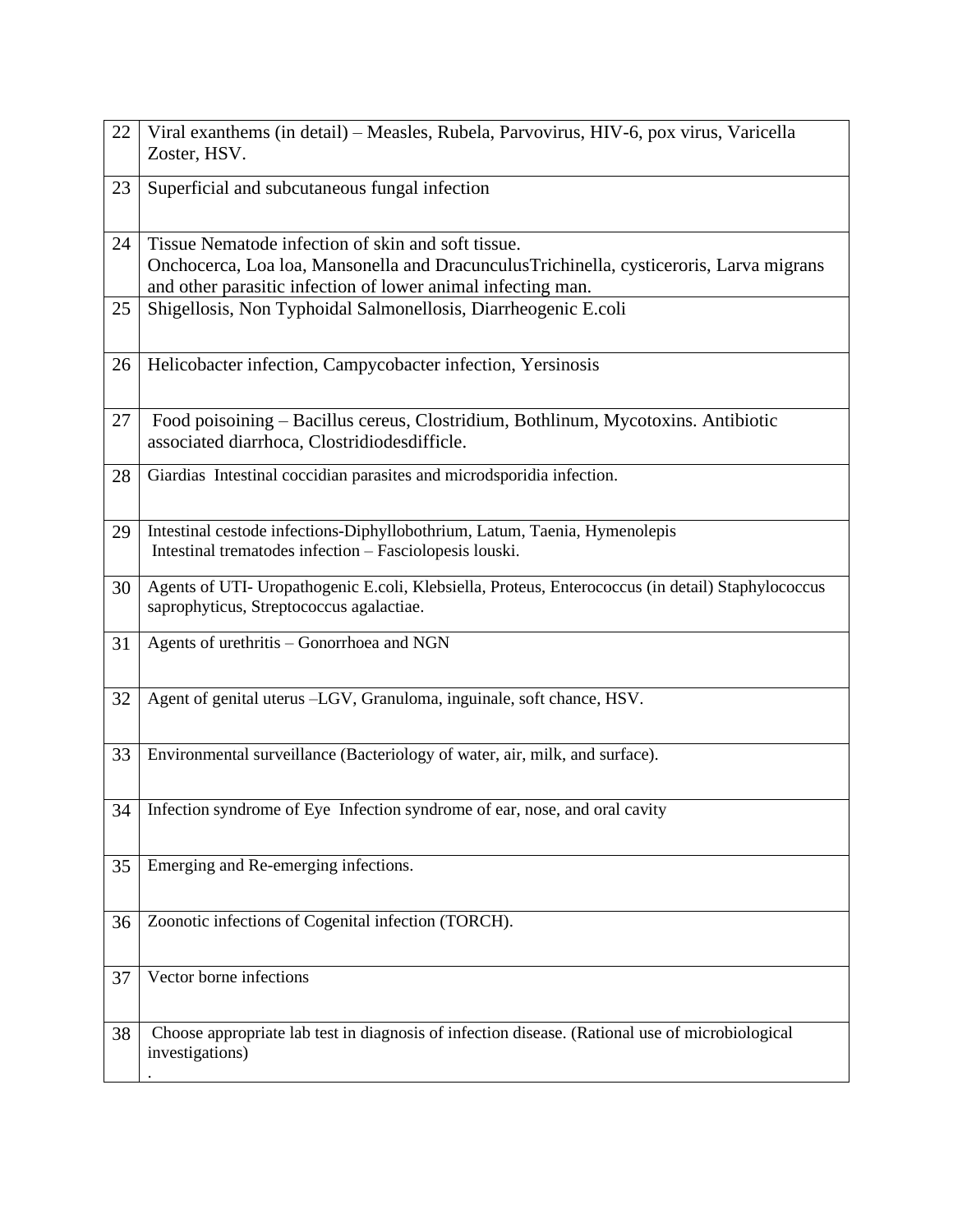### **Bharati Vidyapeeth (Deemed to be University)**

### **Medical College & Hospital, Sangli Microbiology**

### **SDL (Annexure)**

|                | Physiology of bacteria                                                                      | Dr Prashant Renake         |
|----------------|---------------------------------------------------------------------------------------------|----------------------------|
| $\overline{2}$ | Antigen                                                                                     | Dr. Shubhangi A.<br>Gadgil |
| 3              | <b>Biomedical waste</b>                                                                     | Dr. Shilpa R. Shah         |
| $\overline{4}$ | Plague                                                                                      | Dr. Ravindra<br>S.Mohite   |
| 5              | Bacterial URTI – Diphtheria and Group A Streptococci (in detail)                            | Dr. Santosh S. Patil.      |
| 6              | Agents of antiseptic meningitis Viral agents – (including polio,<br>coxsackie virus, mumps) | Dr. Amit L. Bhosale        |
| $\tau$         | Streptococcal infections perfaining to SST anthrax (Bacillus<br>anthracis)                  | Dr. Nisha C.<br>Karanje    |
| 8              | Leprosy                                                                                     | Dr. Neelam Attar           |
| 9              | Viral gastroenteritis                                                                       | Miss. Pradnya A.<br>Jadhav |
| 10             | Sexually transmitted infections of the male & female reproductive<br>organs                 | Dr. Shubhangi A.<br>Gadgil |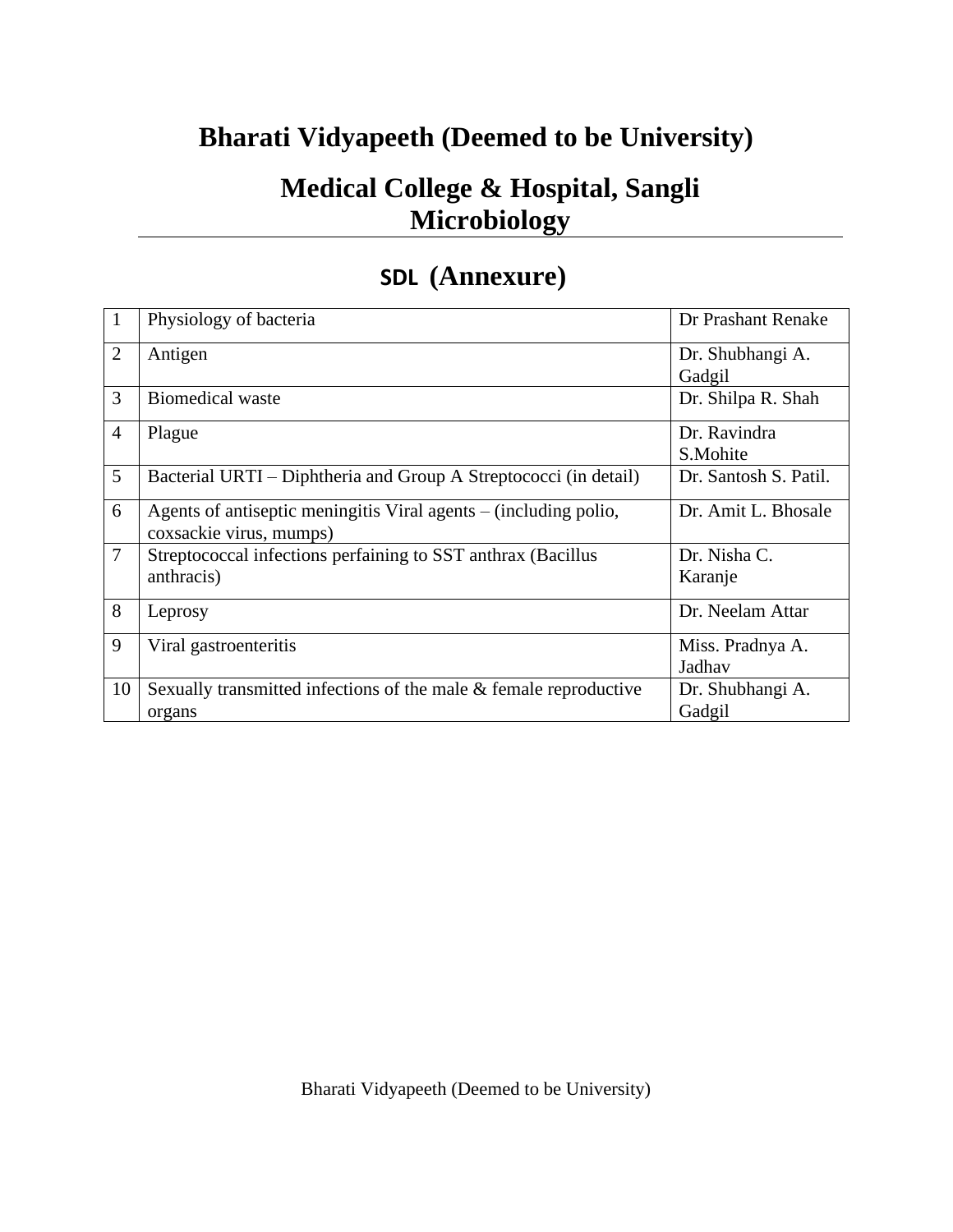#### Medical College & Hospital, Sangli Department of Pathology

#### **AETCOM**

---------------------------------------------------------------------------------------------------------------------

| Competency<br># addressed | <b>Name of Activity</b>                                                         |
|---------------------------|---------------------------------------------------------------------------------|
|                           | AETCOM 2.6 Bioethics continued: Case studies on autonomy<br>and decision making |
| AETCOM 2.7                | What does it mean to be family member of a sick patient?                        |
| AETCOM 2.8                | What does it mean to be family member of a sick patient?                        |

Bharati Vidyapeeth (Deemed to be University)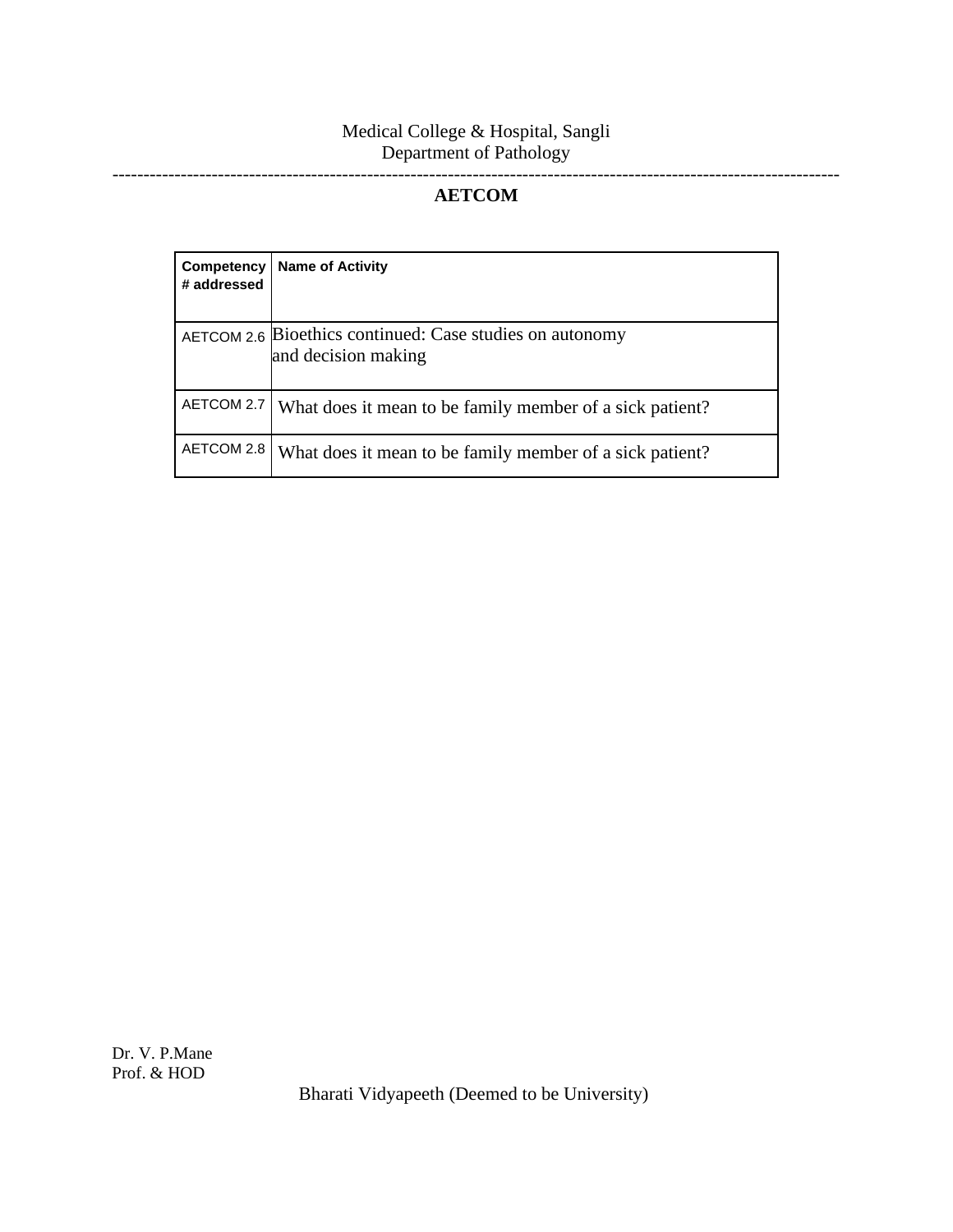#### Medical College & Hospital, Sangli Department of Pathology

| Assessment [ Tutorial (Tu), OSPE, Formative assessment (FA), DOPS ] |                                                                         |                                                             |
|---------------------------------------------------------------------|-------------------------------------------------------------------------|-------------------------------------------------------------|
| $\mathbf{1}$                                                        | PA 2.1, 2.2, 2.3, 2.5, 2.4,                                             | Cell injury [Tu-1]                                          |
| 2                                                                   | PA 4.1, 4.2, 4.3, 5.1                                                   | Inflammation [Tu-2]                                         |
| 3                                                                   | PA 6.1, 6.2, 6.3, 6.4, 6.5                                              | Circulariry disorder [FA-1]                                 |
| $\overline{4}$                                                      | PA 9.1, 9.2, 9.3, 9.4, 9.5, 9.6, 9.7,<br>10.1, 10.2, 10.3, 10.4         | Immunology infection [Tu-3]                                 |
| $\mathfrak{S}$                                                      | PA 7.1, 7.2, 7.3, 7.4, 7.5                                              | Neoplasia [Tu-4]                                            |
| 6                                                                   | PA 13.1 to 17.2                                                         | Anemia [FA-2]                                               |
| $\tau$                                                              | PA 24.1 to 24.7 and PA 25.1 to 26.6                                     | Gastrointestinal tract and hepatobilliary tract<br>$[FA-3]$ |
| 8                                                                   | PA 18.1 to 18.2 and PA 19.1 to 19.6                                     | WBC disorders and lesions of lymph node [Tu-<br>5]          |
| 9                                                                   |                                                                         | Slides specimen revision - Systemic Pathology<br>OSPE-1     |
| 10                                                                  |                                                                         | Slides specimen revision - General Pathology<br>OSPE-2      |
| 11                                                                  | PA 26.1-26.7, PA27.1-27.10, PA 28.1- CVS, RS and Kidney [FA-4]<br>28.16 |                                                             |
| 12                                                                  | PA 16.1-16.7                                                            | Hemolytic anemia [DOPS - 1]                                 |
| 13                                                                  | PA 25.1-25.6                                                            | Hepatobiliary system [DOPS-2]                               |
| 14                                                                  | PA 35.1-35.3                                                            | Central nervous System [DOPS-3]                             |
| 15                                                                  | PA 29.1-29.5                                                            | Male genital system and breast [Tu-6]                       |
| 16                                                                  | PA 30.1-30.9                                                            | Female genital tract [Tu-7]                                 |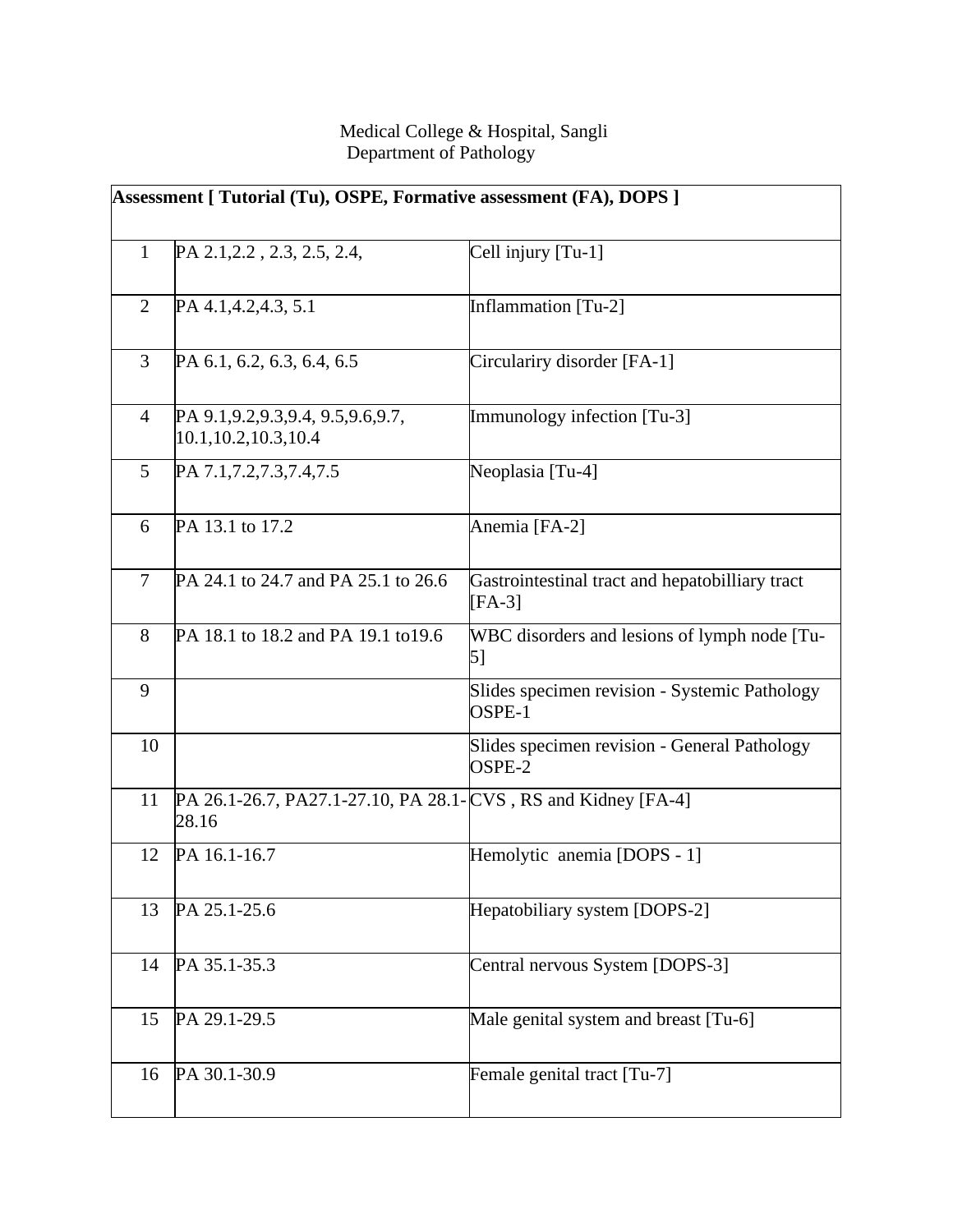| 17 | PA 32.1-32.9                                              | Endocrine system [Tu-8]                             |
|----|-----------------------------------------------------------|-----------------------------------------------------|
| 18 | PA 33.1-33.5, PA35.1-35.3, PA 36.1,<br>PA 34.1-34.4       | Bone CNS Eye and Skin [FA-5]                        |
| 19 | PA 8.1-8.3                                                | Cytology [FA-6]                                     |
| 20 | PA 13.1-13.5, PA14.1-14.3, PA 15.1-<br>15.4, PA 16.1-16.7 | Peripheral smear examination and<br>anemia [DOPS-4] |
| 21 | PA 23.1                                                   | Urine examination [DOPS-5]                          |
| 22 |                                                           | Clinical tray [DOPS-6]                              |
| 23 |                                                           | Charts [DOPS-7]                                     |
| 24 |                                                           | Gross Specimen [OSPE-3]                             |
| 25 |                                                           | Microscopy slides [OSPE-4]                          |
| 26 |                                                           | Term I Syllabus [OSPE-5]                            |
| 24 |                                                           | Term II Syllabus [OSPE-6]                           |
| 27 |                                                           | Term III Syllabus [OSPE-7]                          |

Dr. V. P. Mane Prof. & HOD

**Bharati Vidyapeeth (Deemed to be University) Medical College & Hospital, Sangli Department of Pathology**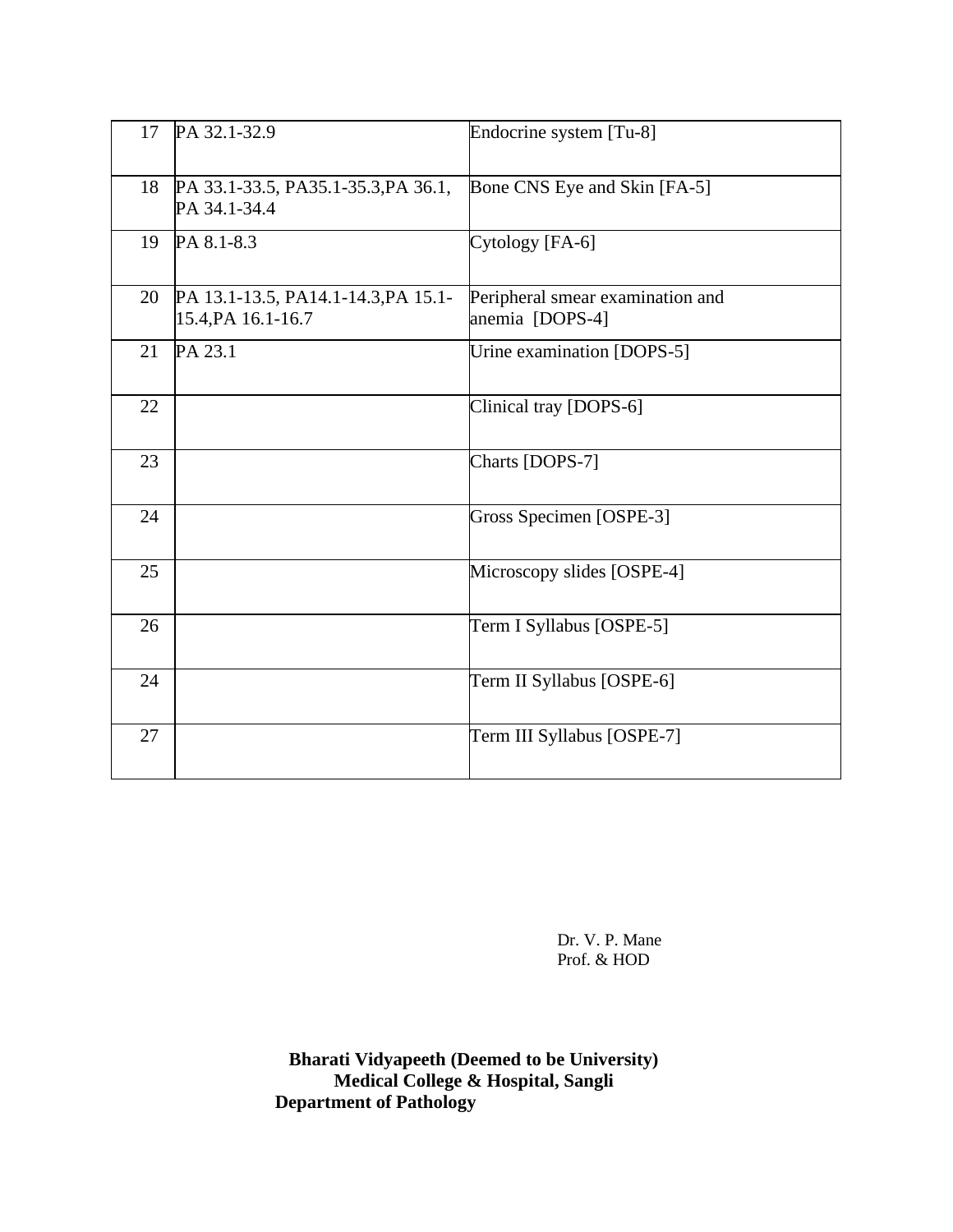| DOAP (Demonstrate by Student, Observe, Assist Perform) |                                                                 |                                                             |  |  |
|--------------------------------------------------------|-----------------------------------------------------------------|-------------------------------------------------------------|--|--|
| $\mathbf{1}$                                           | PA 2.8, 3.2, 4.4, 6.7                                           | Cell injury, amyloidosis, inflammation and infarction       |  |  |
| $\overline{2}$                                         | PA 13.5                                                         | Peripheral smear examamination                              |  |  |
| $\overline{3}$                                         | PA 14.3,15.3                                                    | Microcytic and macrocytic anemia                            |  |  |
| $\overline{4}$                                         | PA 16.6                                                         | Hemolytic anemia                                            |  |  |
| 5                                                      | PA 18.1, 18.2, 20.1                                             | WBC disorder and plasma cell myeloma                        |  |  |
| 6                                                      | PA 19.3,19.5                                                    | Lesions of lymph node                                       |  |  |
| $\overline{7}$                                         | PA 26.6                                                         | Liver function tests and Tumors of liver                    |  |  |
| 8                                                      | PA 27.8                                                         | Cardiac function test and slides of atherosclerosis and RHD |  |  |
| 9                                                      | PA19.1 - 19.7, PA 22.7-<br>22.7, PA 24.1-24.7, PA<br>27.1-27.10 | Lymph node, blood banking GIT, CVS                          |  |  |
| 10                                                     | 23.1                                                            | Urine examination                                           |  |  |
| 11                                                     | PA 31.3                                                         | Carcinoma breast                                            |  |  |
| 12                                                     | PA 34.1 to 34.4                                                 | Tumors of skin                                              |  |  |
| 13                                                     | PA 8.3                                                          | Cytology                                                    |  |  |
| 14                                                     | PA 35.3                                                         | Diseases of CNS and Meningitis                              |  |  |

**---------------------------------------------------------------------------------------------------------------------**

Dr. V. P.Mane Prof. & HOD

Bharati Vidyapeeth (Deemed to be University) Medical College & Hospital, Sangli Department of Pathology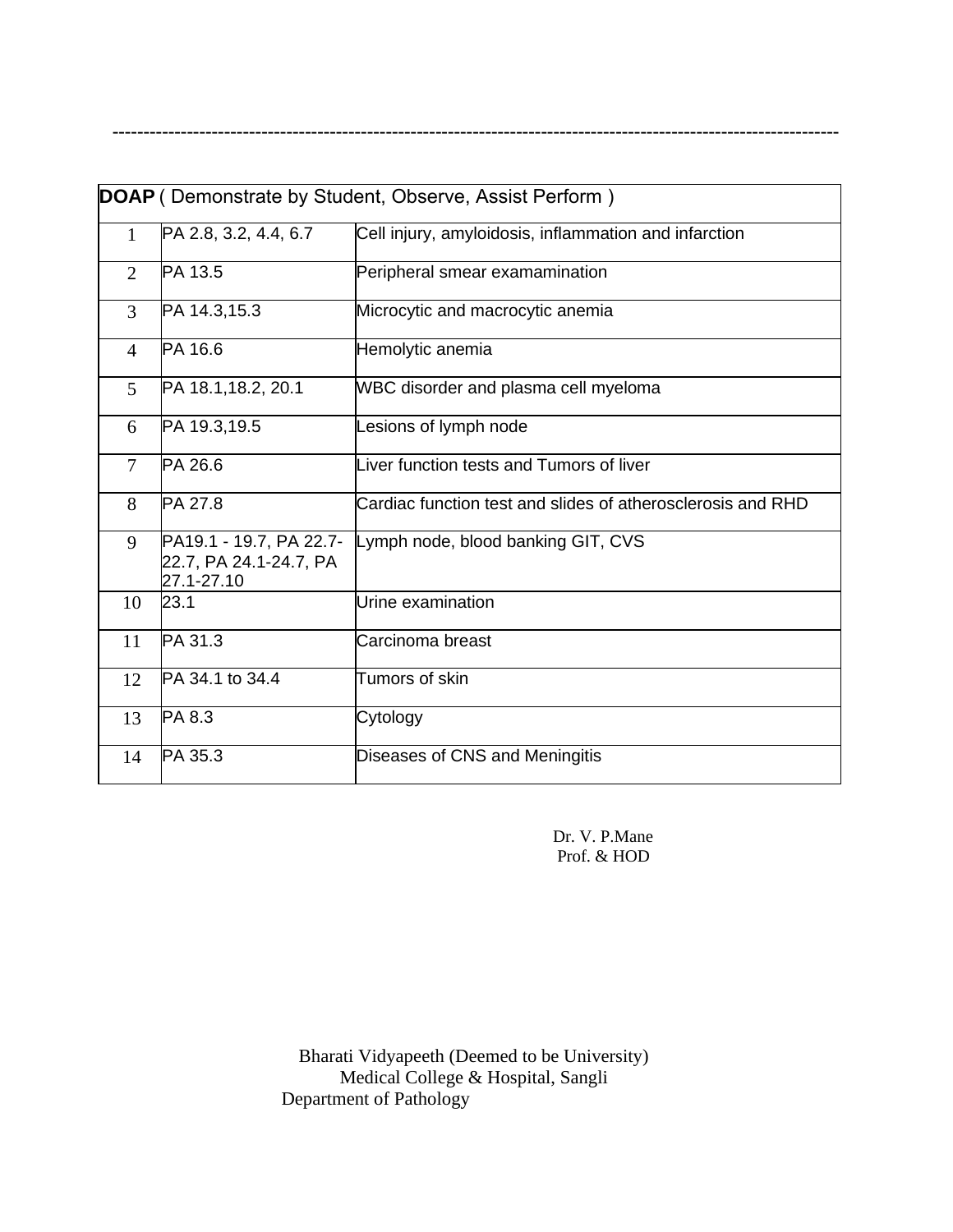|                  | <b>Sr. No. Pathology</b>                                             | 9 L – – J<br><b>Integration with</b> |
|------------------|----------------------------------------------------------------------|--------------------------------------|
|                  |                                                                      |                                      |
| 1.               | PA 9.1 Immunology                                                    | Microbiology                         |
| $\overline{2}$ . | PA 10.3,10.4 Tuberculosis and leprosy<br>Linker case                 | General Medicine,<br>Microbiology    |
| 3.               | PA 14.1 to 15.4 Anemia                                               | <b>General Medicine</b>              |
| 4.               | PA 22.2 Compatibility testing                                        | Obstetrics and gynaecology           |
| 5.               | PA 24.2,24.3 Peptic ulcer and neoplasms of<br><b>GIT Linker case</b> | <b>General Medicine</b>              |
| 6.               | PA 25.2 Jaundice and hepatic failure linker<br>case                  | <b>General Medicine</b>              |
| 7.               | PA27.4,27.6 RHD and endocarditis<br>Linker case                      | General Medicine,<br>Microbiology    |
| 8.               | PA 26.1 to 26.7 Respiratory system Linker<br>case                    | General Medicine,<br>Microbiology    |
| 9.               | PA33.1 Diabetes mellitus                                             | General Medicine,                    |
| 10.              | PA 35.1 Meningitis Linker case                                       | General Medicine,<br>Microbiology    |

### **Integrated teaching [ IT]**

---------------------------------------------------------------------------------------------------------------------

Dr. V. P.Mane Prof. & HOD

Bharati Vidyapeeth (Deemed to be University) Medical College & Hospital, Sangli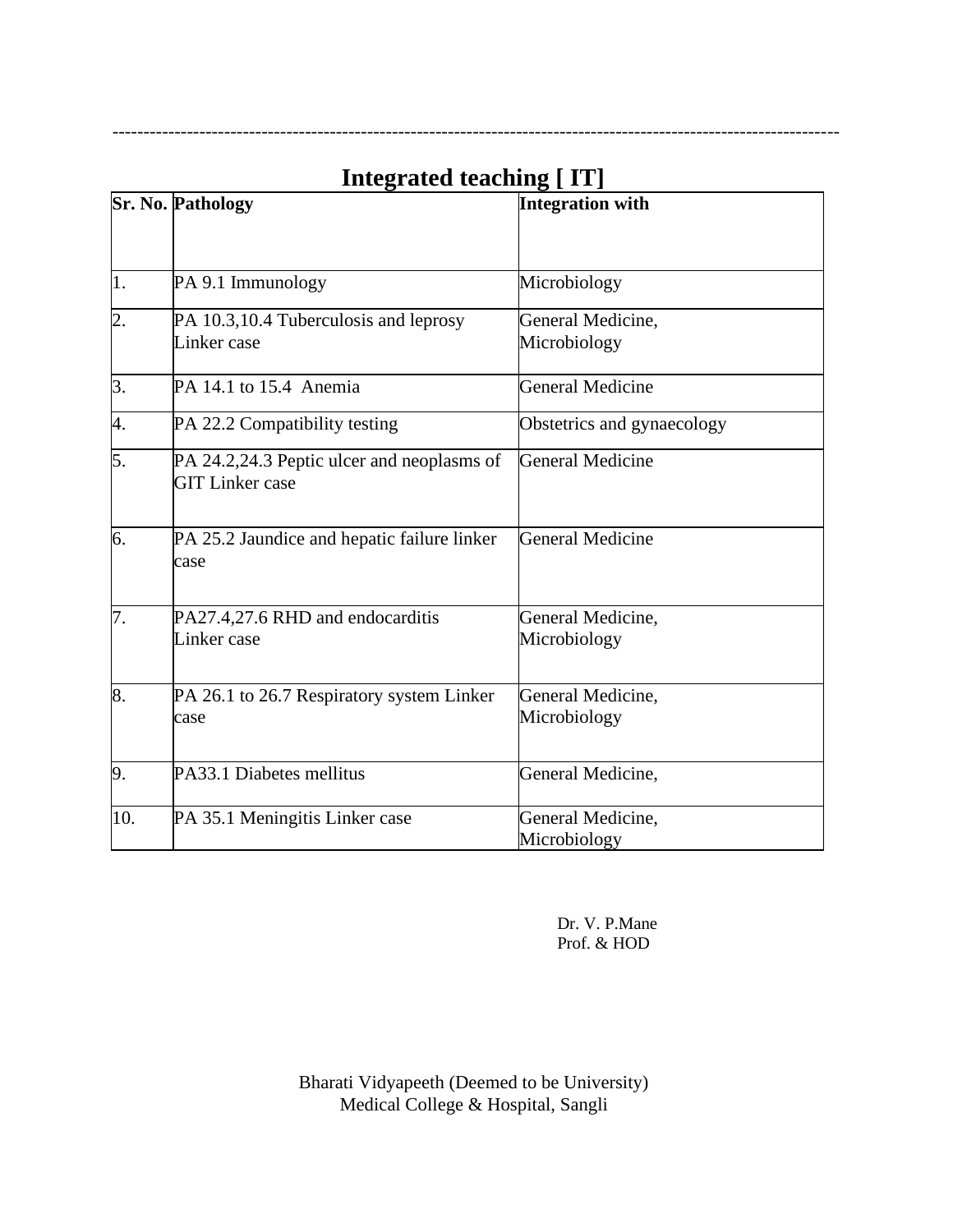#### Department of Pathology

----------------------------------------------------------------------------------------------------

| List of lectures [L]     |                                                   |  |  |
|--------------------------|---------------------------------------------------|--|--|
| PA 1.1, 1.2, 1.3         | Introduction [L-1]                                |  |  |
|                          | Histotechnique [L-2]                              |  |  |
| PA 2.1,2.2               | Cell injury [L-3]                                 |  |  |
| PA 2.3                   | <b>Intracellular Accumulations [L-4]</b>          |  |  |
|                          | Pigment metabolism and Pathologic                 |  |  |
| PA 2.3,2.5               | Calcification[L-5]                                |  |  |
| PA 2.4,2.5               | Necrosis & Gangrene [L-6]                         |  |  |
| PA 2.7                   | Cellular Ageing and Apoptosis [L-7]               |  |  |
| PA 4.1                   | Acute Inflammation [L-8]                          |  |  |
| PA 4.2                   | Chemical Mediators of Inflammmation [L-9]         |  |  |
| PA 4.3                   | Chronic inflammation [L-10]                       |  |  |
| PA5.1                    | Repair and Regeneration[L-11]                     |  |  |
| PA 6.1, 6.2              | Hemorrhage, Hyperamia and Oedema [L-12]           |  |  |
| PA 6.3                   | Shock[L-13]                                       |  |  |
| PA6.4,6.5                | Thrombosis Embolism[L-14]                         |  |  |
| PA6.5,6.6                | Embolism and infarction [L-15]                    |  |  |
| PA 9.2                   | Hypersensitivity reaction [L-16]                  |  |  |
| PA 9.4, 9.5, 9.7         | Autoimmune disease [L-17]                         |  |  |
| PA 9.3                   | Transplant Pathology [L-18]                       |  |  |
| PA 9.6                   | Immunodeficiency diseases -HIV [L-19]             |  |  |
| PA 3.1                   | Amyloidosis [L-20]                                |  |  |
| PA 7.1                   | Neoplasia 1 [L-21]                                |  |  |
| PA 7.2                   | Neoplasia 2 [L-22]                                |  |  |
| PA 7.3                   | Neoplasia 3 [L-23]                                |  |  |
| PA 7.4 7.5               | Neoplasia 4 [L-24]                                |  |  |
| PA 10.3, 10.4            | Infections and infestation 2 [L-25]               |  |  |
| PA 11.1,11.2             | Genetic and pediatric disease [L-26]              |  |  |
| PA 12.1,12.2             | Environmental and nutritional diseases [L-27]     |  |  |
| PA13.3 13.4              | Anemia in general [L-28]                          |  |  |
| PA 14.2                  | Iron Deficiency Anemia [L-29]                     |  |  |
| PA15.1, 15.2, 15.4, 17.1 | Macrocytic anemia, aplastic anemia [L-30]         |  |  |
| PA 16.1, 16.2, 16.5      | Hemolytic anemia 1 [L-31]                         |  |  |
| PA 16.5                  | Hemolytic anemia 2 [L-32]                         |  |  |
|                          | WBC disorder, Leukemia and plasma cell myeloma    |  |  |
| PA 18.1 18.2, 20.1       | ∥L-33]                                            |  |  |
| PA 19.1 19.2             | Lymphadenopathy and Tuberculosis [L-34]           |  |  |
| PA 19.4 19.6             | Lymphoma and spleenomegaly [L-35]                 |  |  |
| PA 21.1,21.2 21.3        | Haemorrhagic disorder [L-36]                      |  |  |
| PA 21.4, 21.5            | DIC with lab investigations [L-37]                |  |  |
| PA 10.1,10.2,10.4        | Infection and infestation 2 [L-38]                |  |  |
| PA22.4 22.5              | Blood component and TTD [L-39]                    |  |  |
|                          | Tranfusion reaction and autologous tranfusion [L- |  |  |
| PA 22.6 22.7             | 40]                                               |  |  |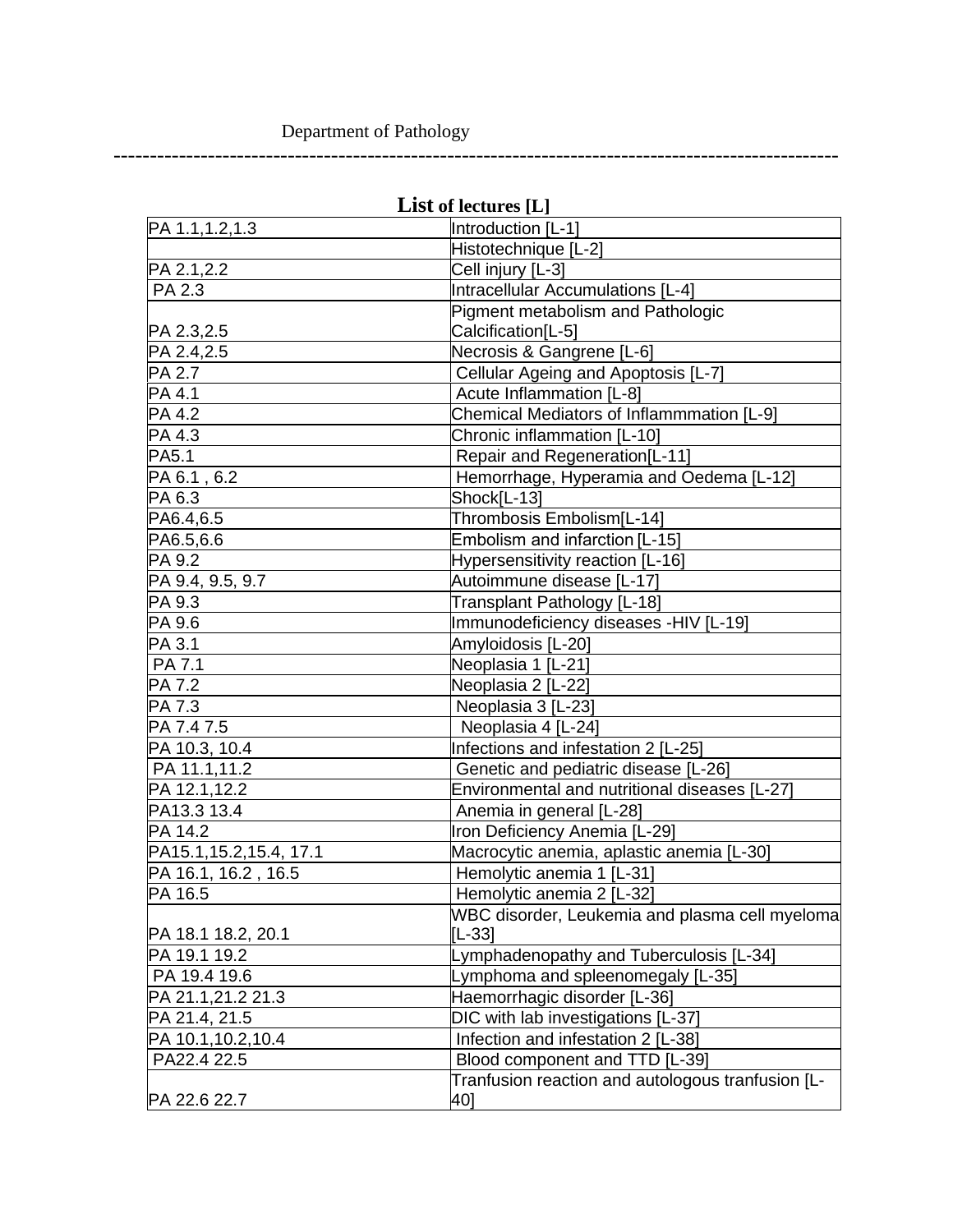| PA 24.1,                       | Oral cavity and upper GIT [L-41]                                 |  |
|--------------------------------|------------------------------------------------------------------|--|
| PA 24.2 24.3                   | Peptic ulcer [L-42]                                              |  |
| PA 24.5 24.6                   | Ulcerative Isions of intestine[L-43]                             |  |
| PA 24.4 24.7                   | Ca stomach and Ca colon[L-44]                                    |  |
| <b>PA 25.2</b>                 | Jaundice and hepatic failuer [L-45]                              |  |
| PA 25.3                        | Viral and toxic hepatitis[L-46]                                  |  |
|                                | Alcoholic liver diasease and cirrhosis with portal               |  |
| PA 25.4, 25.5                  | hypertension[L-47]                                               |  |
| PA 27.1,27.2                   | Atherosclerosis and aneurysm[L-48]                               |  |
| PA 27.3 27.5                   | Heart failure and ischemic heart disease [L-49]                  |  |
| PA 27.4                        | Rheumatic heart disease[L-50]                                    |  |
| PA 27.6, 27.7                  | Infective endocarditis pericarditis[L-51]                        |  |
| PA 26.1, 26.2                  | Pneumonia and lung abscess[L-52]                                 |  |
|                                | Obstructive airway disease and bronchiactasis [L-                |  |
| PA 26.3                        | 531                                                              |  |
| PA 26.4                        | Tuberculosis of lung [L-54]                                      |  |
| PA 26.5                        | Occupational lung disease [L-55]                                 |  |
| PA 26.6, 26.7                  | Tumors of lung and pleura [L-56]                                 |  |
| PA 28.5                        | Glomerular diseases pathogenesis -1 [L-57]                       |  |
| PA 28.5                        | Glomerular diseases pathogenesis -2 [L-58]                       |  |
| PA 28. 2,28.3,28.4             | Acute and chronic renal failure [L-59]                           |  |
| PA 28.8,28.9,28.10,28.13       | Tubulointestitial disease and pyelonephritis [L-60]              |  |
| PA 28.14,28.16                 | Renal and urothelial tumours [L-61]                              |  |
|                                | Cystic diseases and thrombotic disease of kidney<br>$[L-62]$     |  |
| PA 28.12,28.15<br>PA 29.1,29.2 | Testicular and penile lesions [L-63]                             |  |
|                                |                                                                  |  |
| PA 29.3,29.4, 29.5<br>PA 30.1  | Lesions of prostate [L-64]                                       |  |
|                                | Carcinoma cervix [L-65]                                          |  |
| 30.2,30.9<br>PA 30.4, 30.5     | Lesions of endometrium [L-66]                                    |  |
|                                | Lesions of ovary and trophoblastic tumors [L-67]                 |  |
| PA 31.1,31.4<br>PA 31.2        | Benign breast lesions [L-68]<br>Carcinoma breast [L-69]          |  |
|                                |                                                                  |  |
| PA 32.1,32.2,32.3<br>PA 32.4   | Lesions of thyroid [L-70]                                        |  |
|                                | Diabetes mellitus [L-71]                                         |  |
| PA 32.4                        | Lab diagnosis of diabetes [L-72]                                 |  |
| PA 32.5. 32.6                  | Parathyroid and exocrine pancreas [L-73]                         |  |
| PA 32.7,32.8,32.9              | Lesions of adrenal gland [L-74]                                  |  |
| PA 33.1, 33.4, 33.5            | Osteomyelitis, Pagets disease and rheumatoid<br>arthritis [L-75] |  |
| PA 33.2                        | Bone tumour [L-76]                                               |  |
| PA 33.3                        | Soft tissue tumours [L-77]                                       |  |
| PA 34.1 to 34.4                | Tumors of skin [L-78]                                            |  |
| PA 8.1,8.2                     | Cytology [L-79]                                                  |  |
| PA35.2, 36.1                   | Tumors of CNS and eye [L-80]                                     |  |

Bharati Vidyapeeth (Deemed to be University) Medical College & Hospital, Sangli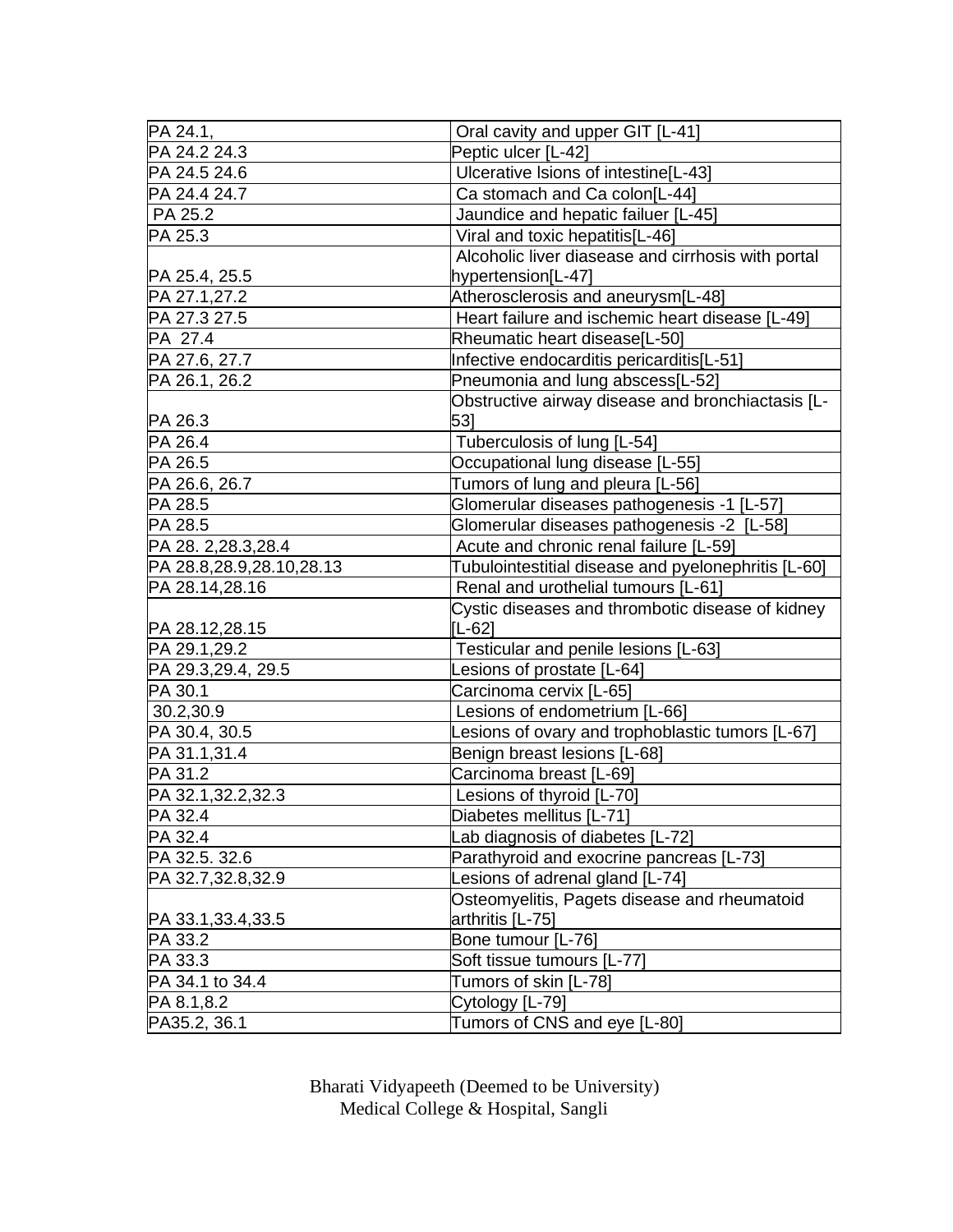#### Department of Pathology

| <b>Other Activity</b> |
|-----------------------|
| Seminar               |
| Quiz I                |
| Quiz II               |
| Quiz III              |
| Poster presentation   |

Dr. V.P.Mane Prof. & HOD

---------------------------------------------------------------------------------------------------------------------

Bharati Vidyapeeth (Deemed to be University) Medical College & Hospital, Sangli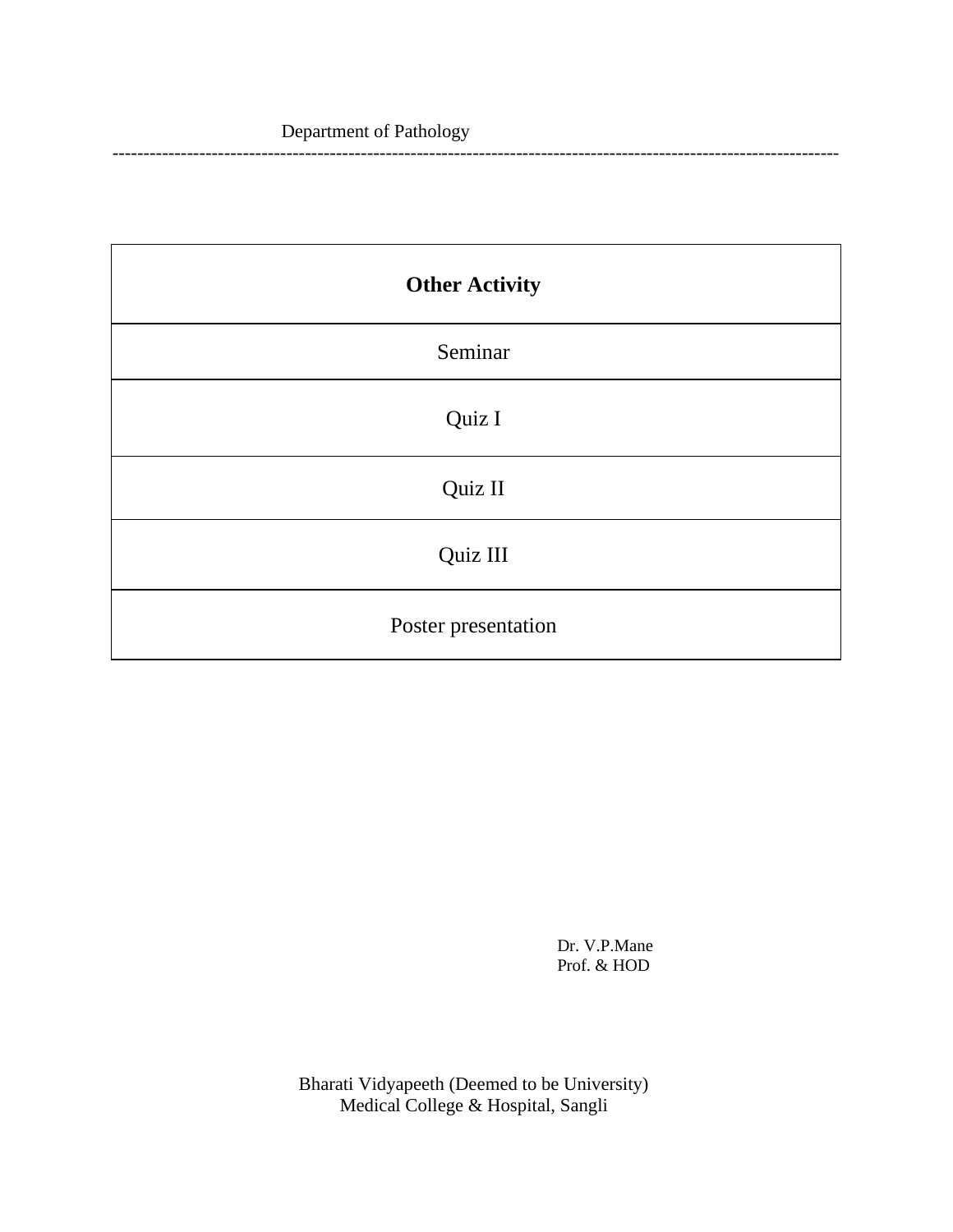# **Practical / Small group discussions [ Pr / SGD]**

---------------------------------------------------------------------------------------------------------------------

| $\mathbf{1}$   | PA 2.8                        | Intracellular accumulation and necrosis                               |
|----------------|-------------------------------|-----------------------------------------------------------------------|
| $\overline{2}$ | PA 4.4                        | Acute and chronic inflammation                                        |
| 3              | PA 6.2                        | Congestion odema                                                      |
| $\overline{4}$ | PA 6.3, 6.4, 6.5, 6.6         | Thrombosis and embolism                                               |
| 5              | PA 7.1                        | Neoplasia                                                             |
| 6.             | PA 10.3,26.4                  | Tuberculosis and leprosy                                              |
| 7.             | PA 13.5                       | Peripheral smear examamination                                        |
| 8.             | PA 14.3,15.3                  | Microcytic and macrocytic anemia                                      |
| 9.             | PA 16.6                       | Hemolytic anemia                                                      |
| 10.            | PA 18.1, 18.2, 20.1           | WBC disorder and plasma cell myeloma                                  |
| 11.            | PA 19.3,19.5                  | Lesions of lymph node                                                 |
| 12.            | PA 22.1 to 22.7, 21.1 to 21.5 | Blood banking and hemorrhagic disorders                               |
| 13.            | PA 24.1 to 24.7               | Gastrointestinal tract                                                |
| 14.            | PA 26.6                       | Liver function tests and Tumors of liver                              |
| 15.            | PA 27.8                       | Cardiac function test and slides of atherosclerosis and<br><b>RHD</b> |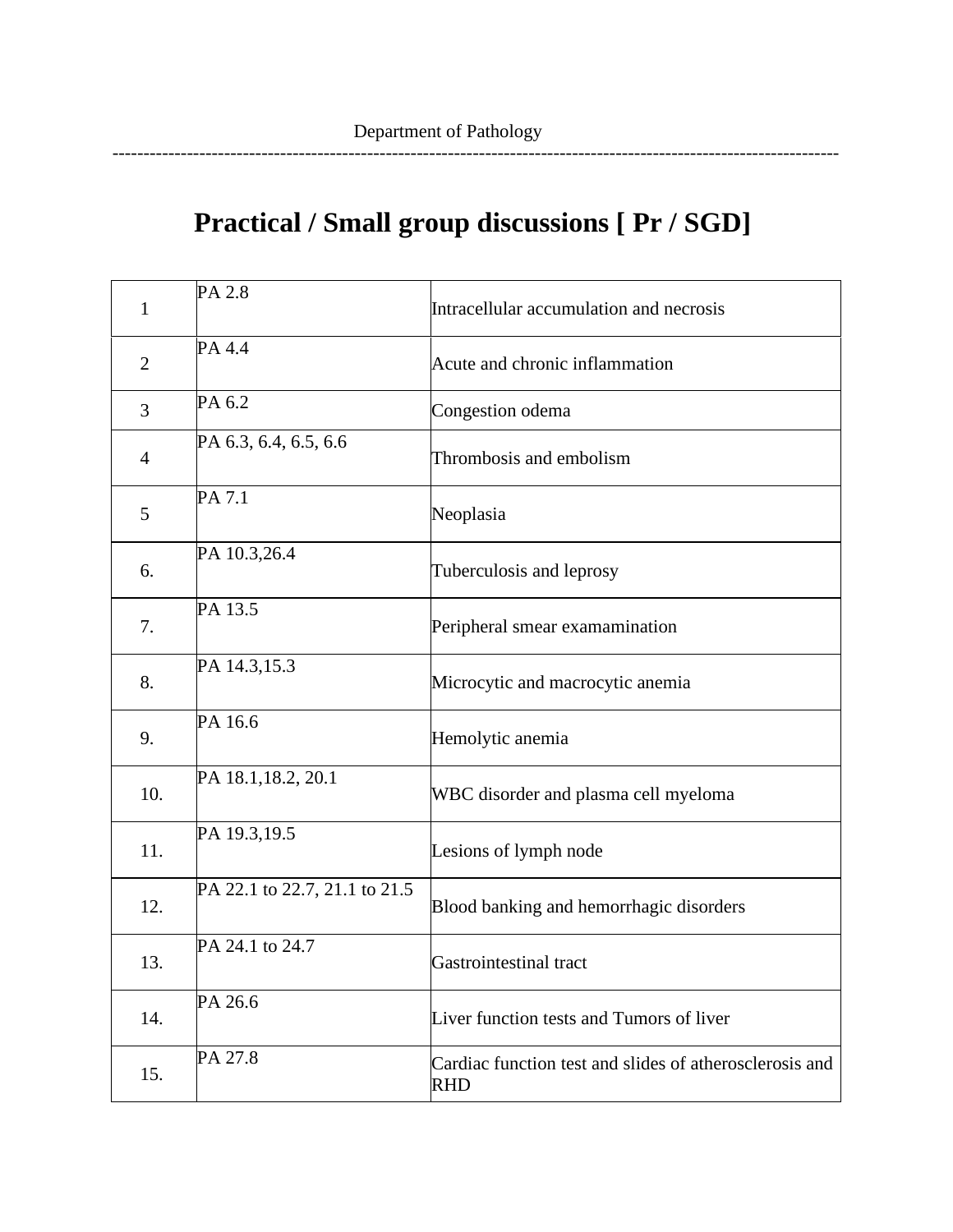| 16. | PA 26.1 to 26.7 | Respiratory system             |
|-----|-----------------|--------------------------------|
| 17. | PA28.1 to 28.14 | Renal system                   |
| 18. |                 | Urine examination              |
| 19. | PA 29.1 to 29.5 | Male genital system            |
| 20. | PA 30.1 to 30.9 | Female genital tract           |
| 21. | PA 31.3         | Carcinoma breast               |
| 22. | PA 32.1 to 32.9 | Endocrine system               |
| 23. | PA 33.1 to 33.5 | Lesions of bone and joint      |
| 24. | PA 34.1 to 34.4 | Tumors of skin                 |
| 25. | PA 8.3          | Cytology                       |
| 26. | PA 35.3         | Diseases of CNS and Meningitis |

Dr. V. P.Mane Prof. & HOD

Bharati Vidyapeeth (Deemed to be University) Medical College & Hospital, Sangli Department of Pathology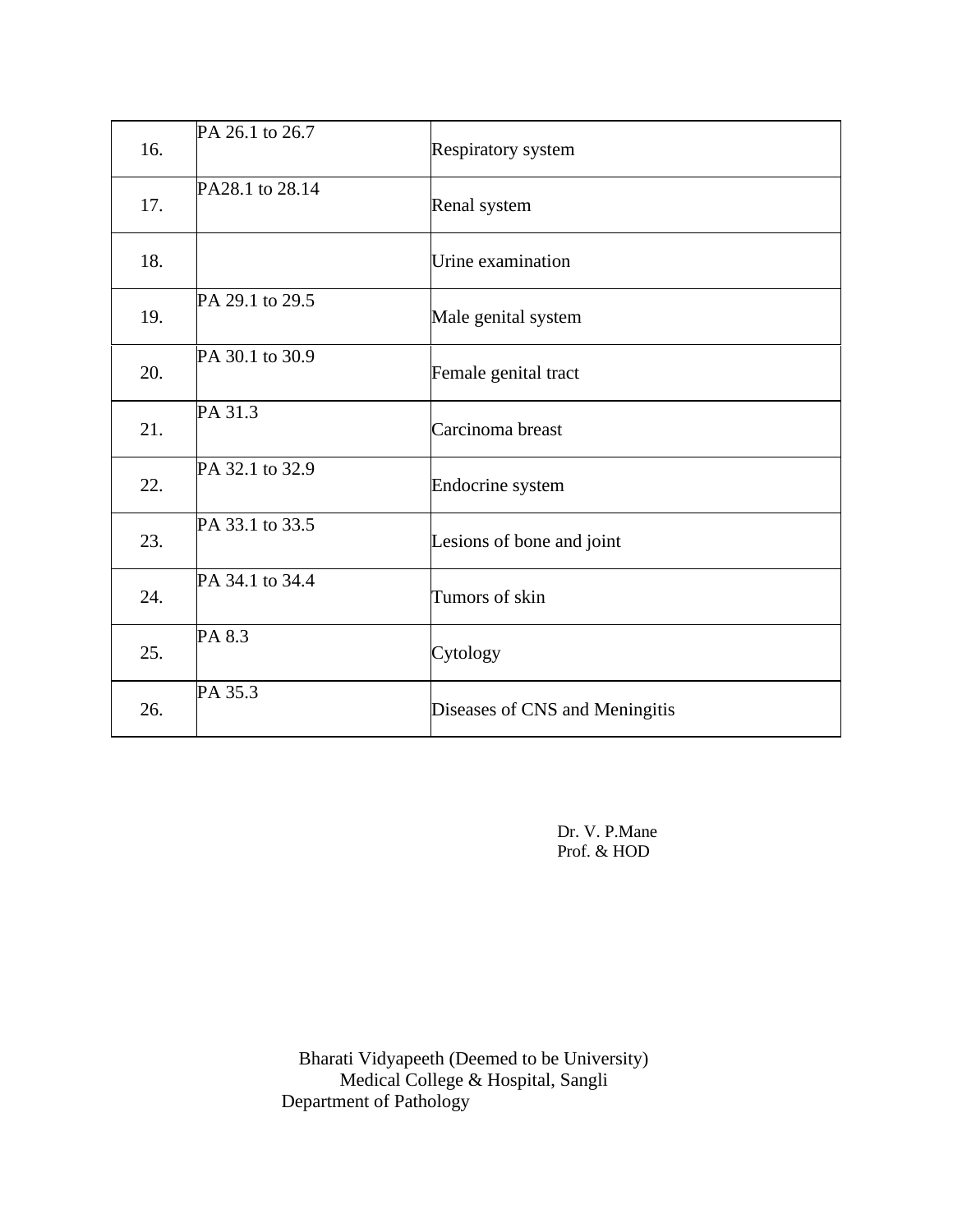| Self directed learning [SDL] |                        |                                           |  |
|------------------------------|------------------------|-------------------------------------------|--|
| 1.                           | PA 5.1                 | Repair of specialised tissue              |  |
| 2.                           | PA 7.5                 | Tumor immunology                          |  |
| 3.                           | PA 11.3                | Storage disorders in infancy              |  |
| $\overline{4}$ .             | PA13.1 13.2            | Hematopoiesis and anticoagulent           |  |
| 5.                           | PA 12.3                | Obesity                                   |  |
| 6.                           | PA 16.7                | Cross matching                            |  |
| 7.                           | PA 14.1 to 16.7        | Lab diagnosis of anemia                   |  |
| 8.                           | PA 17.2                | Bone maroow aspiration and biopsy         |  |
| 9.                           | PA 25.1                | Bilirubin metabolism, hyperbillirubinemia |  |
| 10.                          | PA 27.9 27.10          | Cardiomyopathy and syphilis               |  |
| 11.                          | PA 28.1                | Normal histology of kidney                |  |
| 12                           | PA 30.2                | Lesions of myometrium                     |  |
| 13                           | PA<br>30.6, 30.7, 30.8 | Cervicitis, endometriosis and adenomyosis |  |
| 14.                          | PA32.4                 | Lab diagnosis of complication of DM       |  |
| 15.                          | PA 28.2                | <b>Renal function test</b>                |  |

---------------------------------------------------------------------------------------------------------------------

Dr. V. P.Mane Prof. & HOD

Bharati Vidyapeeth (Deemed to be University) Medical College & Hospital, Sangli Department of Pathology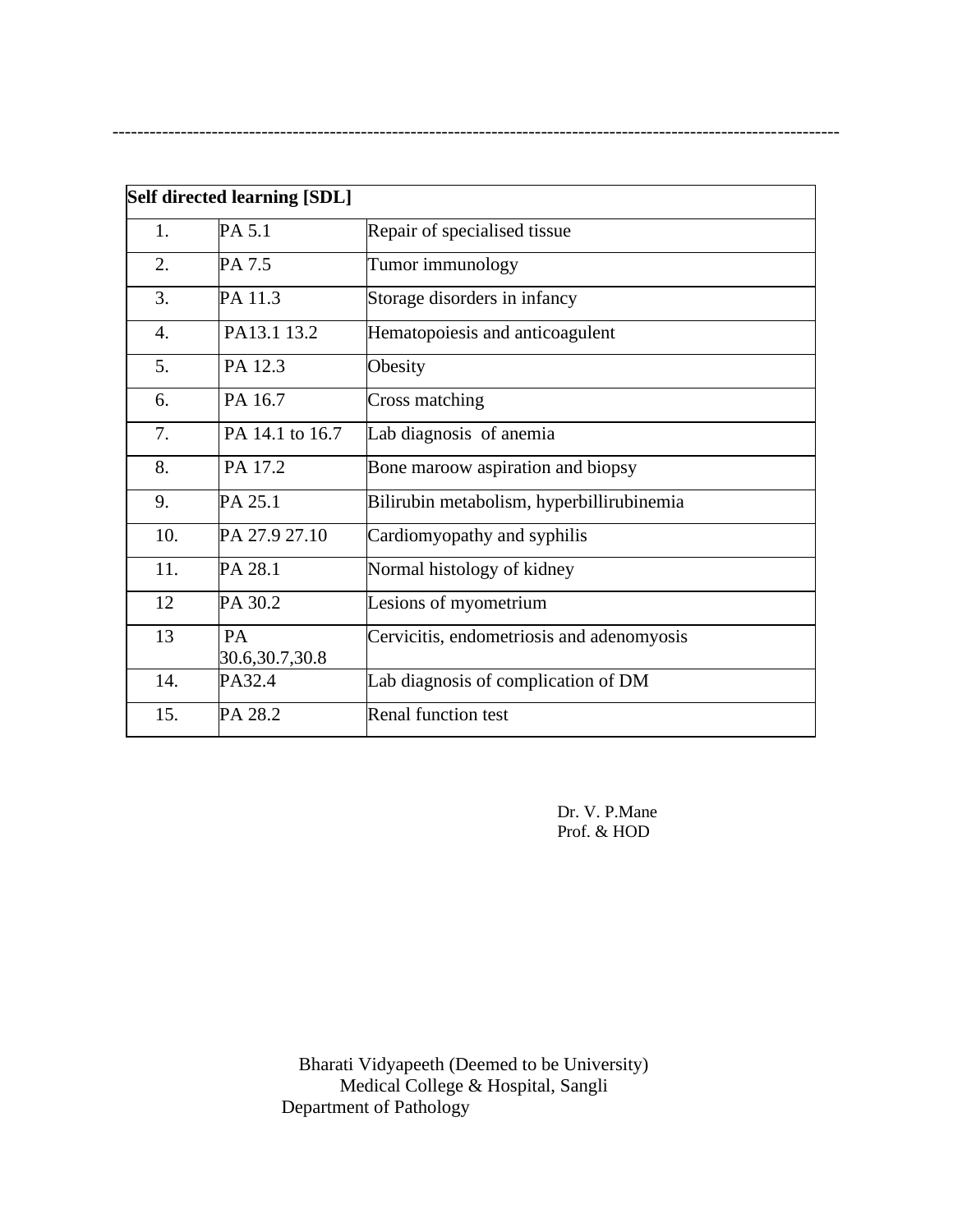## **Small group discussions [ SGD]**

---------------------------------------------------------------------------------------------------------------------

| 1. |                     | Histotechnique and study of cells |
|----|---------------------|-----------------------------------|
| 2. | PA 2.6              | Cellular adaptations              |
| 3. | PA29.1              | Semen analysis charts             |
| 4. | PA 32.1, 32.2, 32.3 | Thyroid function test             |
| 5. | PA 35.1             | Meningitis                        |
| 6. | PA 25.2             | <b>Body fluids</b>                |

Dr. V. P.Mane Prof. & HOD

### **BHARATI VIDYAPEETH (DEEMED TO BE UNIVERSITY)**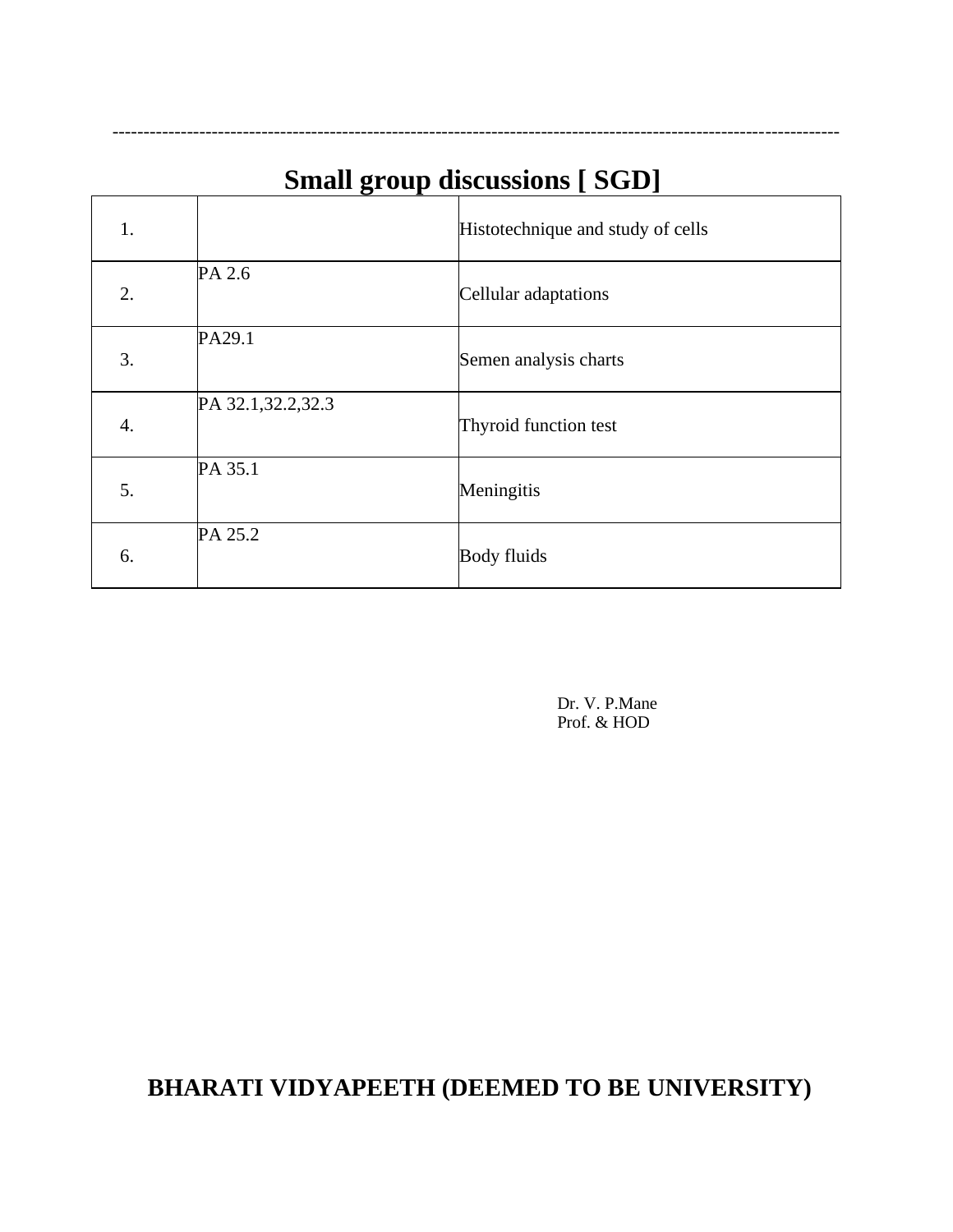### **MEDICAL COLLEGE & HOSPITAL, SANGLI**

#### **Department of Community Medicine II Phase Lecture Timetable Venue - Microbiology Lecture Hall**

|                | Day:- Tuesday | Time : - 1.30pm. To 2.30pm.                     |                        |
|----------------|---------------|-------------------------------------------------|------------------------|
| Sr.            | <b>Date</b>   | <b>Topic</b>                                    | <b>Name of Teacher</b> |
| No.            |               |                                                 |                        |
| $\mathbf{1}$   | 2/8/2022      | CM 7.1 Concept of Epidemiology                  |                        |
| $\overline{2}$ | 2/15/2022     | CM 7.3 Epidemological Data sources of           |                        |
|                |               | Epidemiological Data                            |                        |
| $\overline{3}$ | 2/22/2022     | CM 7.5,7.8 Classification of Epidemiological    |                        |
|                |               | Studies & Observational study                   |                        |
| $\overline{4}$ | 3/1/2022      | CM 7.5,7.8 Analytical study                     |                        |
| 5              | 3/8/2022      | CM 7.5,7.8 Experimental Study                   |                        |
| 6              | 3/15/2022     | CM 7.8 Association & Causation                  |                        |
| $\overline{7}$ | 3/22/2022     | CM 7.7, 20.4 SDL Investigation of epidemic      |                        |
| 8              | 3/29/2022     | CM 8.1,8.3 Epidemiology & Prevention of         |                        |
|                |               | Tuberculosis                                    |                        |
| 9              | 4/5/2022      | CM 8.1,8.3 Epidemiology & Prevention of Leprosy |                        |
| 10             | 4/12/2022     | CM 8.1,8.3 Epidemiology $&$ Prevention of Polio |                        |
|                |               | & Intestinal Infection                          |                        |
| 11             | 4/19/2022     | CM 8.1,8.3 Epidemiology & Control of diarrhoeal |                        |
|                |               | diseases                                        |                        |
| 12             | 4/26/2022     | <b>CM 5.3 PEM</b>                               |                        |
| 13             | 5/10/2022     | CM 5.5, 5.6 Nutritional Surveillance, Policy &  |                        |
|                |               | Program                                         |                        |
| 14             | 5/17/2022     | CM 5.8 SDL Food Hygeine & food adulteration     |                        |
| 15             | 5/24/2022     | CM 14.1,14.2,14.3 Hospital Waste Management     |                        |
| 16             | 5/31/2022     | CM 6.2, 6.4 Introduction to Statistics          |                        |
| 17             | 6/7/2022      | CM 6.2,6.4 Classification & Tabulation          |                        |
| 18             | 6/14/2022     | CM 6.2,6.4 Presentation of data: Diagrams,      |                        |
|                |               | Graphics                                        |                        |
| 19             | 6/21/2022     | CM 6.4 Sampling                                 |                        |
| 20             | 6/28/2022     | CM 6.2,6.4 Measures of Central Tendency         |                        |
| 21             | 7/5/2022      | CM 6.2,6.4 Measures of Variation                |                        |
| 22             | 7/12/2022     | CM 6.2,6.3 Normal Curve & Normal Distribution   |                        |

|             | <u>Uondomio</u><br>module |      |
|-------------|---------------------------|------|
| ገ-ተ<br>Jdle | $\overline{ }$<br>Time    | opic |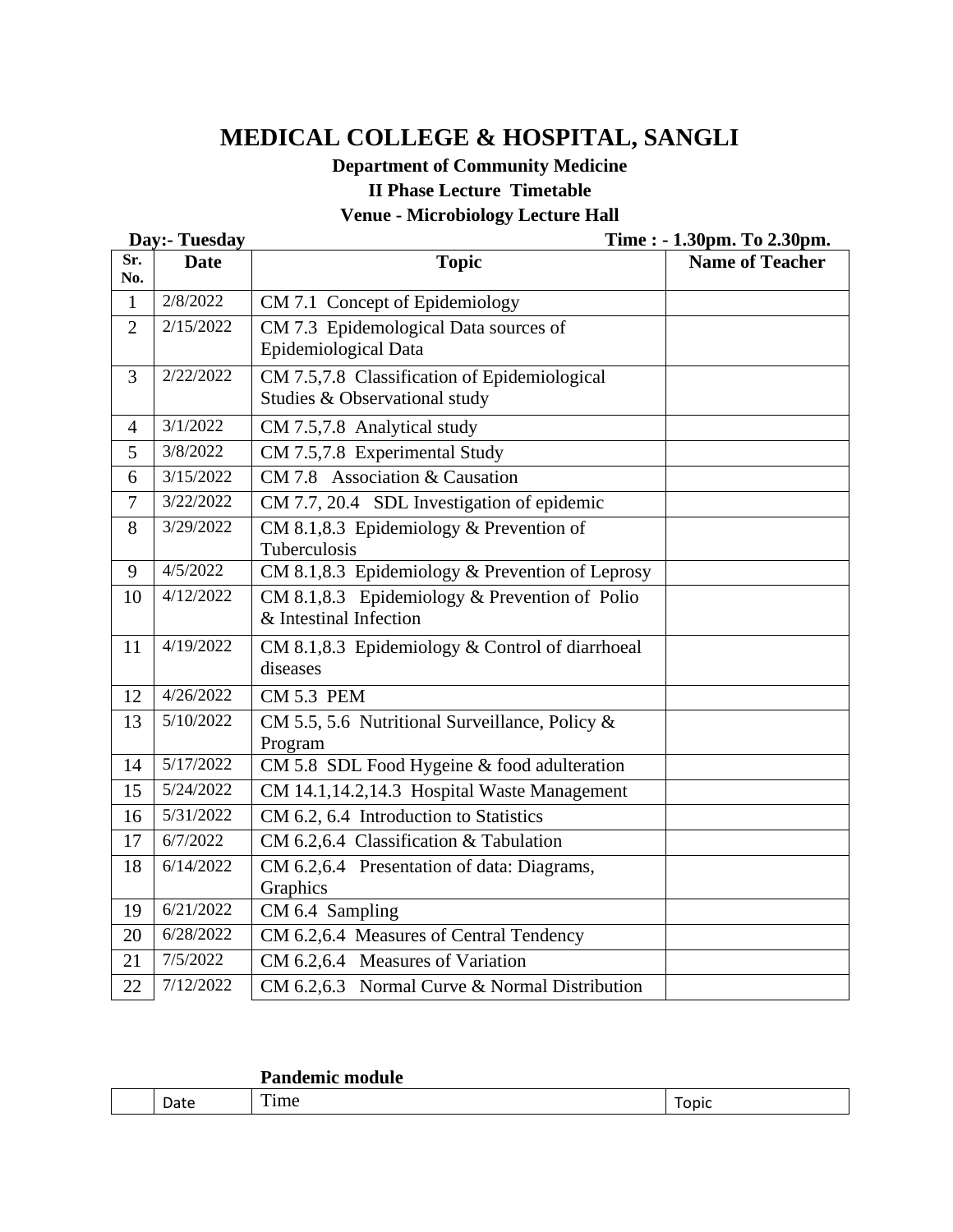| 23 | $11/18/2022$   1.30-2.30 |                         | Pandemic module 2.2 |
|----|--------------------------|-------------------------|---------------------|
| 24 |                          | $11/19/202$   8.30-9.30 |                     |
|    |                          |                         | Pandemic module 2.2 |
| 25 | 12/5/2022                | $  10.30 - 12.30$       | Pandemic module 2.2 |
| 26 | 12/7/2022                | $8.30 - 9.30$           | Pandemic module 2.2 |
| 27 | 12/10/202                | 8.30-9.30               |                     |
|    |                          |                         | Pandemic module 2.2 |

#### **ANNEXURE**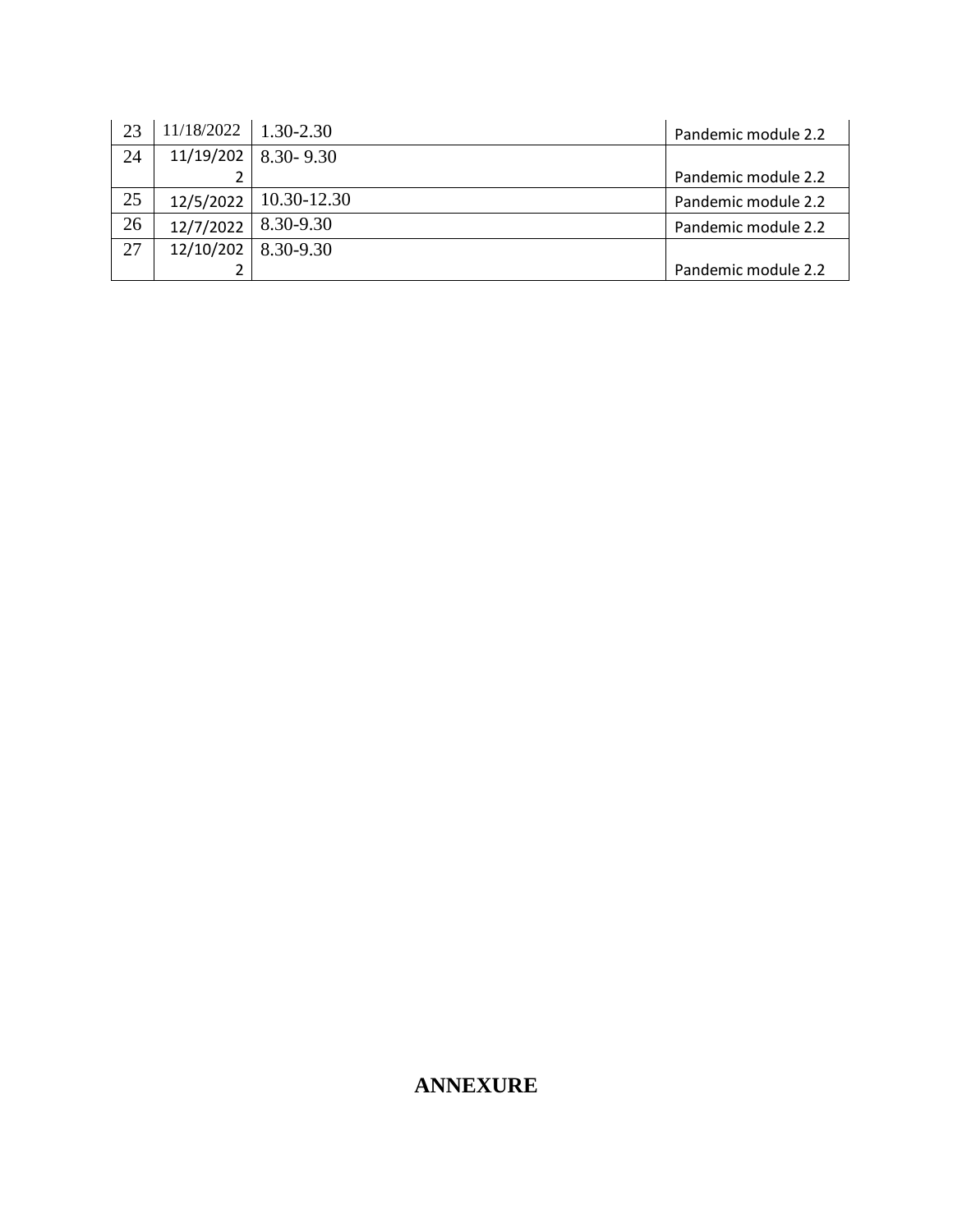### **Bharati Medical College & Hospital, Sangli**

#### **Dept. of Forensic Medicine and Toxicology**

Teaching Schedule Phase II – 2022

| Sr.            | Competency                 | Competency                                                                                                                                                                                                                                                                       | T/L            | <b>Teaching</b> |
|----------------|----------------------------|----------------------------------------------------------------------------------------------------------------------------------------------------------------------------------------------------------------------------------------------------------------------------------|----------------|-----------------|
| N <sub>0</sub> | <b>Number</b>              |                                                                                                                                                                                                                                                                                  | <b>Methods</b> | <b>Hours</b>    |
| 1              | FM 1.1<br>FM 1.2           | Introduction & History of Forensic medicine<br>$\bullet$<br>Demonstrate knowledge of basics of Forensic<br>Medicine like definitions of Forensic Medicine,<br>clinical forensic medicine, Forensic pathology,<br>State medicine, Legal medicine & Medical<br>jurisprudence       | L              |                 |
| $\mathbf{2}$   | FM 8.1                     | H/O Toxicology<br>$\bullet$                                                                                                                                                                                                                                                      | <b>SDL</b>     | $\mathbf{1}$    |
| 3              | <b>FM 8.8</b>              | Describe basic methodologies in treatment of<br>$\bullet$<br>poisoning: decontamination, supportive therapy,<br>procedure of enhanced elimination.                                                                                                                               | L              | 1               |
| 4              | FM 8.10                    | Analytical Toxicology- Description of TLC,<br>$\bullet$<br>Gas Chromatography, Liquid Chromatography,<br>Atomic absorption Spectroscopy                                                                                                                                          | L              | 1               |
| 5              | FM 9.2                     | Describe general principles & basic<br>$\bullet$<br>methodologies in treatment of poisoning,<br>decontamination, supportive therapy, antidote<br>therapy, procedure of enhanced elimination<br>with regard to Iodine, Phosphorus, Barium                                         | L              | 1               |
| 6              | FM 9.3<br>Part I           | Describe general principles & basic<br>$\bullet$<br>methodologies in treatment of poisoning,<br>decontamination, supportive therapy, antidote<br>therapy, procedure of enhanced elimination<br>with regard to Arsenic, lead, mercury, copper,<br>iron, cadmium, and thallium     | L              | 1               |
| $\overline{7}$ | FM 9.3<br>Part II          | Describe general principles & basic<br>$\bullet$<br>methodologies in treatment of poisoning,<br>decontamination, supportive therapy, antidote<br>therapy, procedure of enhanced elimination<br>with regard to Arsenic, lead, mercury, copper,<br>iron, cadmium, and thallium     | L              | 1               |
| 8              | FM 2.1<br>FM 2.2<br>FM 2.3 | Define, describe and discuss Death and its<br>types, including somatic/clinical/cellular,<br>molecular and brain death, cortical and<br>brainstem death<br>Define and describe Natural and unnatural<br>death<br>Describe and discuss issues related to sudden<br>natural death. | L              | 1               |
| 9              | FM 2.5<br>FM 2.6<br>FM 2.7 | Discuss Moment of death, mode of death,<br>$\bullet$<br>coma, asphyxia and syncope.<br>Discuss presumption of death and survivorship.<br>٠                                                                                                                                       | L              | T               |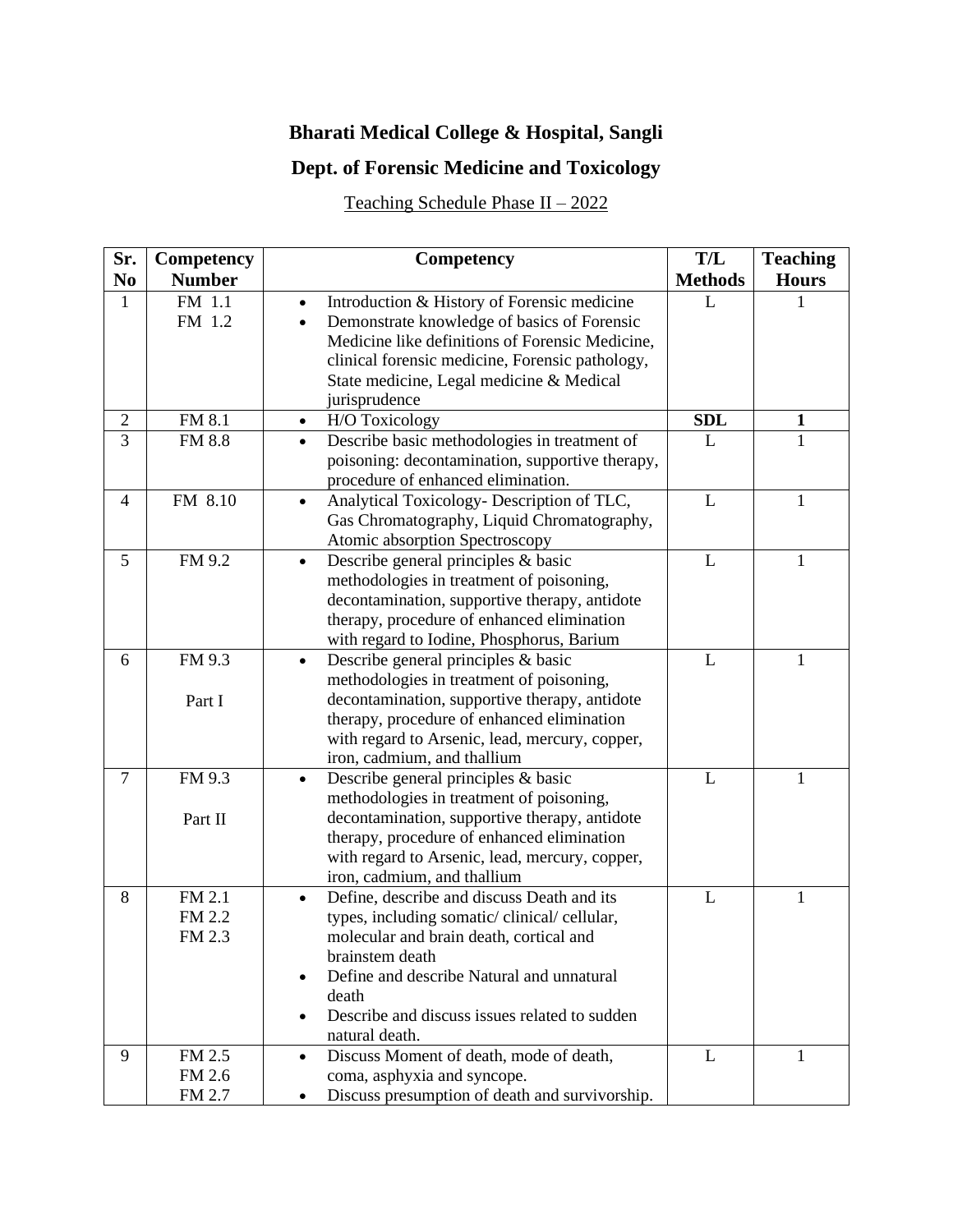|    |          | Describe and discuss suspended animation.<br>$\bullet$                                       |            |              |
|----|----------|----------------------------------------------------------------------------------------------|------------|--------------|
| 10 | FM 2.4   | Describe salient features of Organ<br>$\bullet$                                              | <b>SDL</b> | 1            |
|    |          | Transplantation and the Human Organs                                                         |            |              |
|    |          | Transplant (Amendment) Act 2011 and discuss                                                  |            |              |
|    |          | ethical issues regarding organ donation.                                                     |            |              |
| 11 | FM 2.11, | Describe and discuss autopsy procedures<br>$\bullet$                                         | L          | 1            |
|    | FM 2.14, | including post mortem examination,                                                           |            |              |
|    | FM 8.5,  | different types of autopsies, aims and                                                       |            |              |
|    | FM 8.9   | objectives of post mortem examination                                                        |            |              |
|    |          | Describe and discuss examination of clothing,<br>$\bullet$                                   |            |              |
|    |          | Preservation of Viscera on post mortem                                                       |            |              |
|    |          | examination for chemical analysis and other                                                  |            |              |
|    |          | medico legal purposes, post mortem artefacts                                                 |            |              |
|    |          | Describe medico legal autopsy in cases of<br>$\bullet$                                       |            |              |
|    |          | poisoning including preservation and dispatch                                                |            |              |
|    |          | of viscera for analysis                                                                      |            |              |
|    |          | Describe the procedure of Intimation of<br>$\bullet$                                         |            |              |
|    |          | suspicious or actual cases of foul play to the                                               |            |              |
|    |          | Police, Maintenance of records, preservation                                                 |            |              |
|    |          | and dispatch of relevant samples for laboratory                                              |            |              |
|    |          | analysis                                                                                     |            |              |
| 12 | FM 2.19  | Investigation of Anesthetic, Operative Deaths:                                               | <b>SDL</b> | $\mathbf{1}$ |
|    |          | describe and discuss protocols for conduction                                                |            |              |
|    |          | of autopsy and for collection and preservation                                               |            |              |
|    |          | and dispatch of related material evidences.                                                  |            |              |
| 13 | FM 2.15  | Describe special protocols for medico legal<br>$\bullet$                                     | <b>SDL</b> | $\mathbf{1}$ |
|    |          | autopsies in cases of death in custody or                                                    |            |              |
|    |          | following violation of Human rights as per                                                   |            |              |
|    |          | NHRC Guidelines.                                                                             |            |              |
| 14 | FM 2.12  | Describe the legal requirements to conduct post<br>$\bullet$                                 | L          | 1            |
|    | FM 2.13  | mortem examination and procedures to conduct                                                 |            |              |
|    | FM 2.17  | medico legal autopsy.                                                                        |            |              |
|    |          | Describe and discuss Obscure autopsy<br>$\bullet$<br>Describe and discuss Exhumation         |            |              |
| 15 | FM 10.1  |                                                                                              | <b>SDL</b> | $\mathbf{1}$ |
|    |          | Describe general principles & basic<br>$\bullet$<br>methodologies in treatment of poisoning, |            |              |
|    |          | decontamination, supportive therapy, antidote                                                |            |              |
|    |          | therapy, procedure of enhanced elimination                                                   |            |              |
|    |          | with regard to: Paracetamol, Salicylates,                                                    |            |              |
|    |          | antibiotics, barbiturates, benzodiazepines,                                                  |            |              |
|    |          | phenytion, lithium, haloperidol, tricyclics,                                                 |            |              |
|    |          | narcotic analgesics, anaesthetics, muscle                                                    |            |              |
|    |          | relaxants, cardiotoxic plants, and insulin.(                                                 |            |              |
|    |          | Integration with Pharmacology)                                                               |            |              |
| 16 | FM 10.1  | Describe general principles & basic<br>$\bullet$                                             | L          | 1            |
|    |          | methodologies in treatment of poisoning,                                                     |            |              |
|    |          | decontamination, supportive therapy, antidote                                                |            |              |
|    |          | therapy, procedure of enhanced elimination                                                   |            |              |
|    |          | with regard to: cardiotoxic plants- oleander,                                                |            |              |
|    |          | odallum, aconite, and digitalis.                                                             |            |              |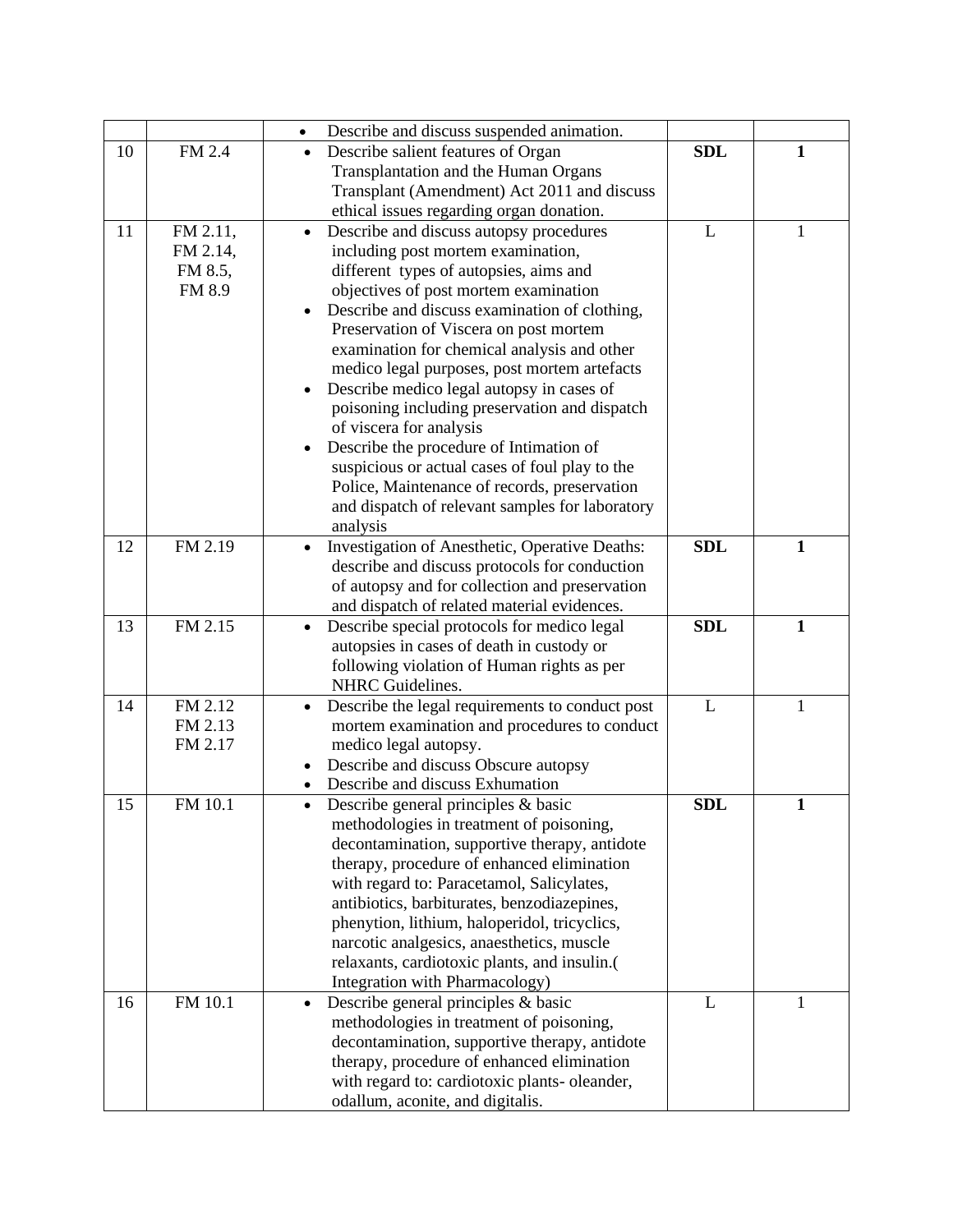| 17 | FM 9.4 -Part       | Describe general principles $\&$ basic<br>methodologies in treatment of poisoning,<br>decontamination, supportive therapy, antidote<br>therapy, procedure of enhanced elimination<br>with regard to: ethanol                |                |  |
|----|--------------------|-----------------------------------------------------------------------------------------------------------------------------------------------------------------------------------------------------------------------------|----------------|--|
| 18 | FM 9.4 -Part<br>2  | Describe general principles & basic<br>methodologies in treatment of poisoning,<br>decontamination, supportive therapy, antidote<br>therapy, procedure of enhanced elimination<br>with regard to: methanol, ethylene glycol | $\mathbf{I}$ . |  |
| 19 | FM 12.1            | Describe features and management of<br>$\bullet$<br>abuse/poisoning with following: Tobacco,<br>Cannabis, Amphetamine, Cocaine,<br>hallucinogens, Designer drugs & solvents.                                                |                |  |
| 20 | FM 13.1<br>FM 13.2 | Describe toxic pollution of environment, its medico<br>legal aspects and toxic hazards of occupation and<br>industry.<br>Describe medico legal aspects of poisoning<br>Workman's Compensation Act                           |                |  |
| 21 |                    | Formative Assessment 1                                                                                                                                                                                                      | $\mathbf{L}$   |  |
| 22 |                    | <b>Feedback Session</b>                                                                                                                                                                                                     |                |  |

| Sr.<br>N <sub>0</sub> | Competency<br><b>Number</b>          | Competency                                                                                                                                                                                                                                                                                                                                                                                                                                                                  | T/L<br><b>Methods</b> | <b>Teaching</b><br><b>Hours</b> |
|-----------------------|--------------------------------------|-----------------------------------------------------------------------------------------------------------------------------------------------------------------------------------------------------------------------------------------------------------------------------------------------------------------------------------------------------------------------------------------------------------------------------------------------------------------------------|-----------------------|---------------------------------|
| 1                     | FM 8.2<br>FM 8.3<br>FM 8.4<br>FM 8.6 | Define Toxicology, Forensic Toxicology,<br>$\bullet$<br>Clinical toxicology & Poison.<br>Describe the various types of poisons, toxic<br>$\bullet$<br>kinetics, toxic dynamics & diagnosis of<br>poisoning in living & dead.<br>Describe laws in relation to poisons including<br>$\bullet$<br>NDPS Act, medico legal aspects of poisons.<br>Describe the general symptoms, principles of<br>$\bullet$<br>diagnosis & management of common poisons<br>encountered in India. | SGD                   | 2                               |
| $\overline{2}$        | FM 2.16<br>FM 14.9                   | Describe and discuss examination of mutilated<br>$\bullet$<br>bodies or fragments, charred bones & bundle of<br>bones.<br>Demonstrate examination of $\&$ present an<br>$\bullet$<br>opinion after examination of Skeletal remains<br>in a supervised environment (Skull and<br>Mandible)                                                                                                                                                                                   | SGD                   | $\overline{2}$                  |
| 3                     | FM 14.9                              | Demonstrate examination of & present an<br>$\bullet$<br>opinion after examination of Skeletal remains<br>in a supervised environment (Pelvis and Femur)                                                                                                                                                                                                                                                                                                                     | <b>SGD</b>            | $\mathcal{D}_{\mathcal{L}}$     |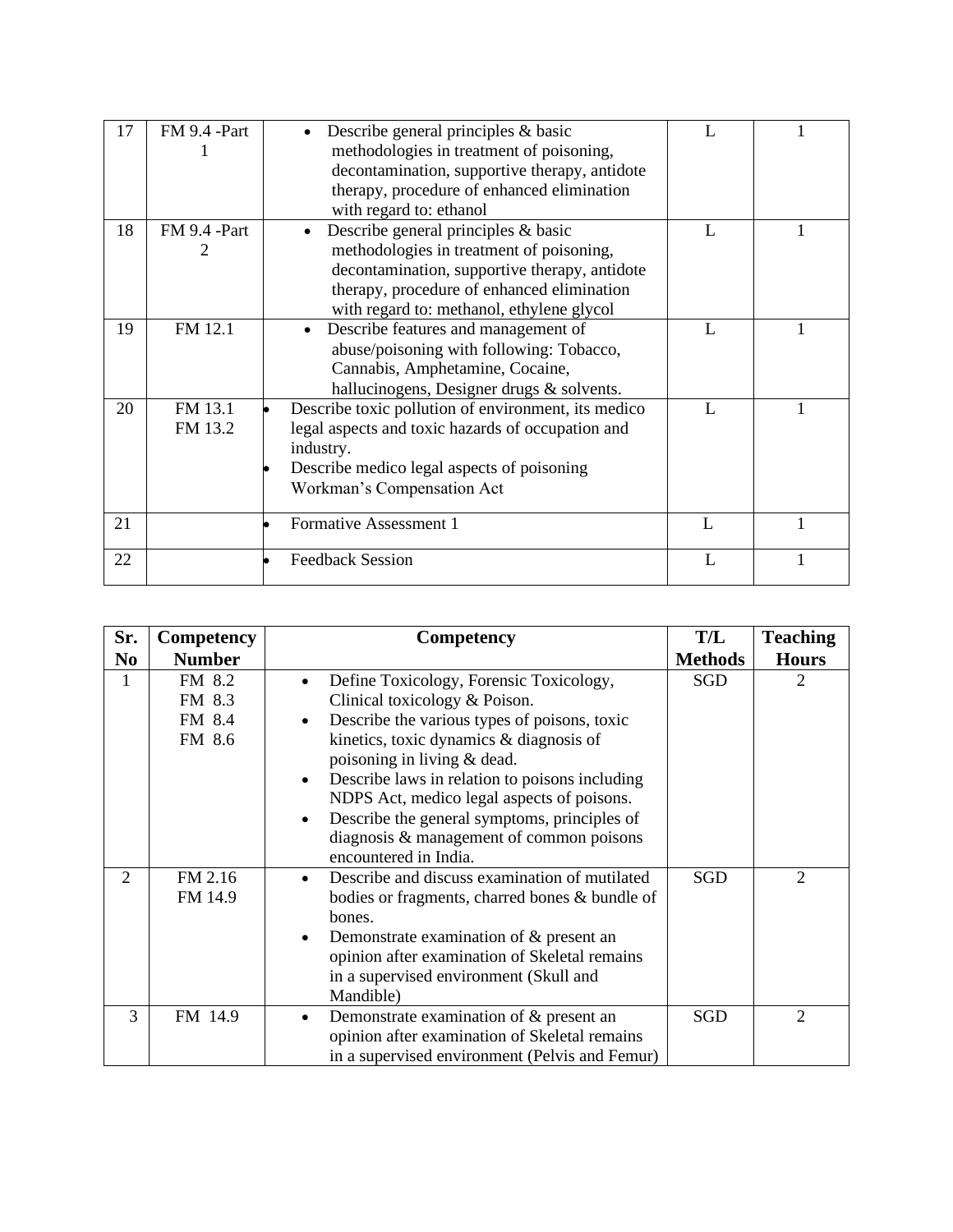| $\overline{4}$ | FM 14.6<br>FM 14.7<br>FM 14.8 | Demonstrate & Interpret Medico-legal aspects<br>$\bullet$<br>from examination of Hair, Fiber, Semen &<br>other biological fluids.<br>Demonstrate $\&$ identify that a particular stain is<br>٠<br>blood and identify the species of its origin<br>Demonstrate the correct technique to perform<br>٠<br>and identify ABO & Rh blood group of person                                                                                                                        | SGD        | $\mathfrak{2}$ |
|----------------|-------------------------------|---------------------------------------------------------------------------------------------------------------------------------------------------------------------------------------------------------------------------------------------------------------------------------------------------------------------------------------------------------------------------------------------------------------------------------------------------------------------------|------------|----------------|
| 5              | FM 14.2<br>FM 14.3<br>FM 8.7  | Demonstrate the correct technique of<br>$\bullet$<br>Examination in a suspected case of poisoning<br>and prepare medico legal report in a<br>simulated/supervised environment.<br>Assist and demonstrate proper technique of<br>٠<br>collection, preservation & dispatch of exhibits<br>in a suspected case of poisoning, along with<br>clinical examination<br>Demonstrate simple bed side clinic test to<br>$\bullet$<br>detect poison/drug in a patient's body fluids. | <b>SGD</b> | $\overline{2}$ |
| 6              | FM 3.1                        | Define and describe Corpus delicti,<br>$\bullet$<br>establishment of identity of living person<br>including Race, Sex, Religion, complexion,<br>Stature, age determination using morphology,<br>teeth-eruption, decay, bite marks, bones-<br>ossification center, medico legal aspects of age                                                                                                                                                                             | SGD        | $\overline{2}$ |
| $\tau$         | FM 3.2                        | Describe and discuss Identification of<br>$\bullet$<br>criminals, unknown persons, dead bodies from<br>the remains – hairs, fibers, teeth,<br>Anthropometry, dactylography, foot print,<br>scars, tattoos, poroscopy, superimposition                                                                                                                                                                                                                                     | <b>SGD</b> | $\overline{c}$ |
| 8              | FM 9.1                        | Describe general principles & basic<br>$\bullet$<br>methodologies in treatment of poisoning,<br>decontamination, supportive therapy, antidote<br>therapy, procedure of enhanced elimination<br>with regard to: Caustics inorganic-sulphuric,<br>nitric, and hydrochloric acids; organic-<br>carbolic acid, oxalic and salicylic acids                                                                                                                                     | <b>SGD</b> | $\overline{2}$ |
| 9              | FM 9.5                        | Describe general principles & basic<br>methodologies in treatment of poisoning,<br>decontamination, supportive therapy, antidote<br>therapy, procedure of enhanced elimination<br>with regard to: Organophosphates,<br>Carbamates, Organochlorines, Pyrethroids,<br>Paraquat, Aluminium and Zinc phosphide                                                                                                                                                                | SGD        | $\overline{2}$ |
| 10             | FM 11.1                       | Describe features and management of Snake<br>$\bullet$<br>bite, Scorpion sting, bee and Wasp sting and<br>spider bite                                                                                                                                                                                                                                                                                                                                                     | SGD        | $\overline{2}$ |
| 11             | FM 2.8<br>FM 2.10             | Describe and discuss post mortem changes<br>$\bullet$<br>including signs of death, cooing of body,<br>post mortem lividity, rigor mortis,<br>cadaveric spasm, cold stiffening and heat<br>stiffening.                                                                                                                                                                                                                                                                     | SGD        | $\overline{2}$ |